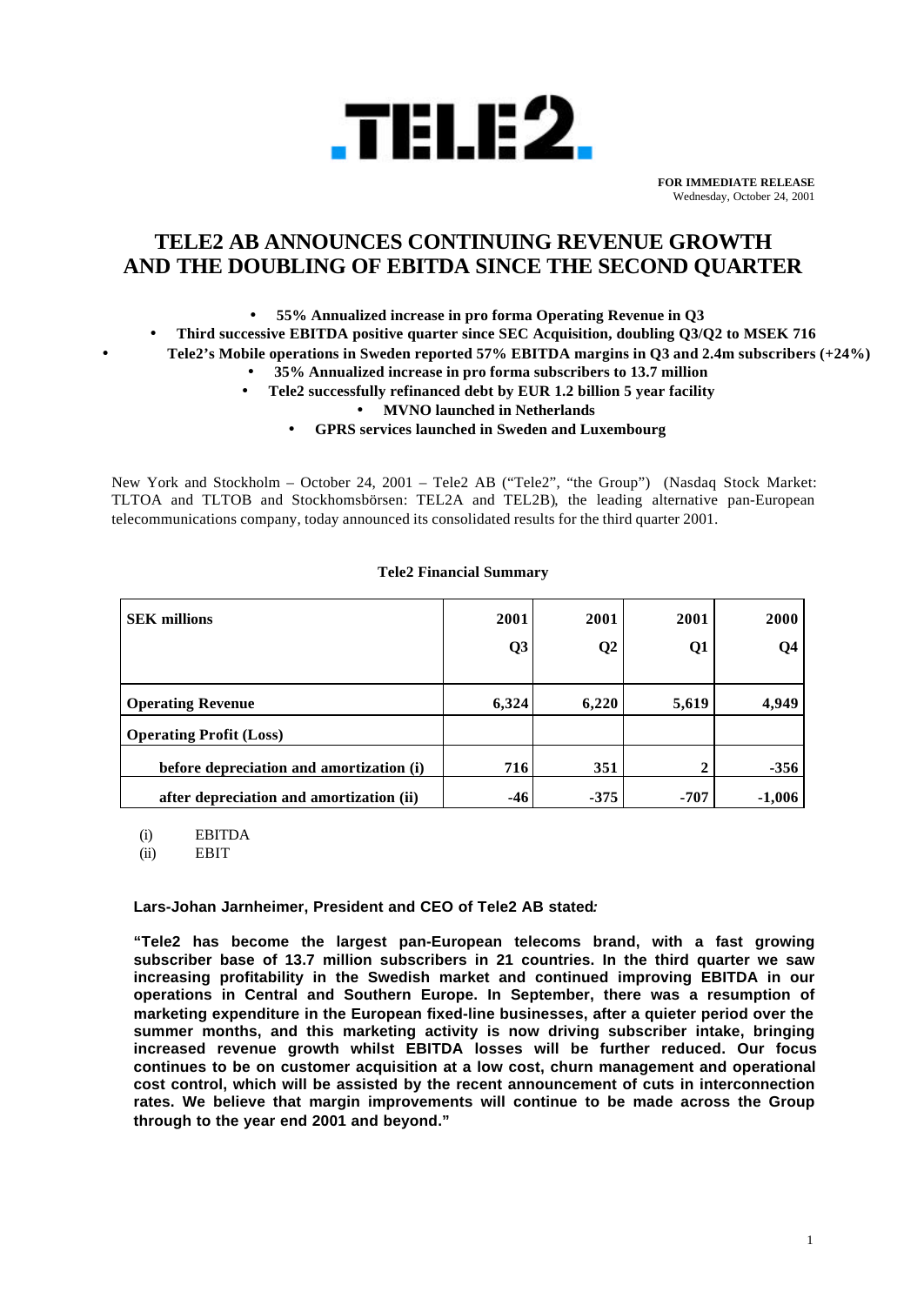### **FINANCIAL AND OPERATING HIGHLIGHTS**

### *(The figures shown in parenthesis correspond to the comparable periods in 2000 and all negative amounts are distinguished with a minus sign).*

### **Financial highlights**

- Tele2's operating revenues were MSEK 18,163 for the nine months ended September 30, 2001, an increase of 60% over the MSEK 11,324 reported pro forma in the same period last year
- The total number of subscribers for the Group at September 30, 2001 was 13.7 million, an increase of 24% pro forma over the same period of 2000
- EBITDA at the Group level was MSEK 1,069 (6) for the nine months ended September 30, 2001. On a quarter by quarter basis, EBITDA improved from MSEK 351 in the second quarter of 2001 to MSEK 716 in the third quarter of 2001**,** a quarterly improvement of MSEK 365

### **Operating highlights**

- Tele2 launched GPRS in Sweden in October and the offering was well received as the access was at a substantial discount to competitors
- Tele2 launched an MVNO in August in the Netherlands and plans to launch one more MVNO by the year end
- In September, Tele2 Norge acquired Enitel AS's private and corporate fixed telephony and dial-up internet subscribers
- In August, Tele2 finalised a 5 year new amortizing senior debt facility of  $\in$ 1.2 billion

#### **FINANCIAL RESULTS**

#### **Pro forma results for the nine months ended September 30, 2001**

**Operating revenue** increased by 60% to MSEK 18,163. There has been steady revenue growth in mobile telephony and fixed telephony operations. Increased marketing activity in the early Autumn following a slower period during the summer is now driving customer numbers and this will be feeding through to operating revenue over the Autumn period.

Operating revenue for Tele2 Sweden was MSEK 6,649, an annualized increase of 15% with an encouraging 21% increase in mobile telephony.

**EBITDA** (Operating profit (loss) before depreciation and amortization) was MSEK 1,069 (6). EBITDA doubled from MSEK 351 in the second quarter of 2001 compared to MSEK 716 in the third quarter of 2001. EBITDA margins improved to 11% in the third quarter versus 6% in the second quarter of 2001.

EBITDA for Tele2 Sweden was MSEK 2,729 (1,926), an annualized increase of 42%. EBITDA margins were 41% versus 33% in the prior year, showing continuing improvements on a quarterly basis for the past 6 quarters.

**EBIT** (Operating profit (loss) after depreciation and amortization) was MSEK –1,128 (-1,823). EBIT improved from MSEK –375 in the second quarter of 2001 to MSEK -46 in the third quarter of 2001.

EBIT for Tele2 Sweden was MSEK 2,153 (1,402), an increase of 54%.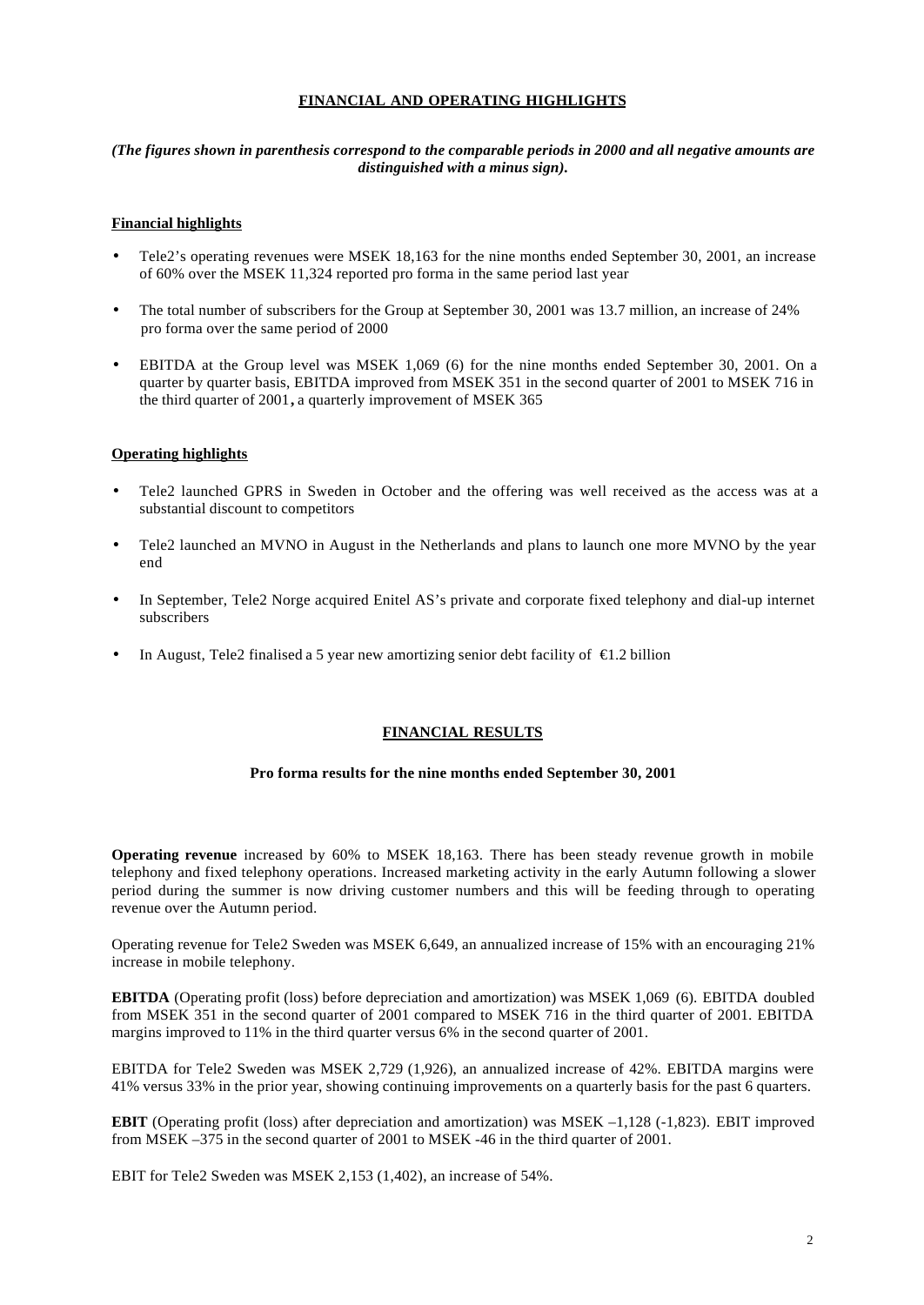**EBT** (Profit (loss) after financial items) was MSEK -1,597 (-1,965). Net interest expense and other financial items totaled MSEK -419 (-112). The average interest rate applied to debt outstanding was 6.1%.

**Profit (loss) after tax** was MSEK –2,184 (-2,377).

**Earnings (loss) per share (diluted)** was SEK –15.05 (-22.89), after dilution.

**Tele2's total assets** at September 30, 2001 increased by 9% to MSEK 46,259 compared to the MSEK 42,345 reported at December 31, 2000.

|                                   | <b>Number of customers</b> |            |               |  |  |  |
|-----------------------------------|----------------------------|------------|---------------|--|--|--|
|                                   | September 30,              |            |               |  |  |  |
|                                   | 2001                       | 2000       | $\frac{0}{0}$ |  |  |  |
|                                   |                            | Pro forma  |               |  |  |  |
|                                   |                            | (Note 4)   |               |  |  |  |
| <b>By Market Area</b>             |                            |            |               |  |  |  |
| Nordic                            | 6,076,000                  | 4,961,000  | 22%           |  |  |  |
| <b>Baltics and Eastern Europe</b> | 574,000                    | 80,000     | 617%          |  |  |  |
| Central Europe                    | 2,948,000                  | 2,489,000  | 18%           |  |  |  |
| Southern Europe                   | 3,868,000                  | 2,466,000  | 57%           |  |  |  |
| Luxembourg                        | 199,000                    | 142,000    | 40%           |  |  |  |
| <b>TOTAL</b>                      | 13,665,000                 | 10,138,000 | 35%           |  |  |  |
| <b>By Business Area</b>           |                            |            |               |  |  |  |
| Fixed telephony                   | 9,109,000                  | 6,779,000  | 34%           |  |  |  |
| Mobile telephony                  | 3,278,000                  | 2,188,000  | 42%           |  |  |  |
| Whereof Prepaid                   | 1,964,000                  | 1,188,000  | 65%           |  |  |  |
| Dial up Internet                  | 1,278,000                  | 1,171,000  | 9%            |  |  |  |
| <b>TOTAL</b>                      | 13,665,000                 | 10,138,000 | 35%           |  |  |  |

## **OPERATIONAL REVIEW BY MARKET AREA**

#### **Nordic**

**Operating revenue,** MSEK 9,065 (7,617), +19% **EBITDA,** MSEK 2,692 (2,190), +23% The Nordic market encompasses operations in Sweden, Norway, Denmark and Finland.

The Nordic market reported revenue growth across all of its core market areas.

Tele2 Sweden is the main component, representing operating revenues of MSEK 6,649, an increase of 15% over the nine months ended September 30, 2001. EBITDA increased by 42% to MSEK 2,729 over the same period. The growth in the number of mobile prepaid and contract subscribers continued during the third quarter, due primarily to Tele2's market position as the price-leading operator. Comviq reported 2.4 subscribers, an annualized increase of 24%. Monthly average revenue per subscriber (ARPU), including both postpaid and prepaid customers, remained stable at SEK 214 compared to SEK 222 over the same period last year and SEK 204 in the second quarter of 2001, despite the higher customer intake during the period. Minutes of usage (MOU) increased by more than 10% from 102 to 113 over the same period and remained stable compared to 114 in the second quarter 2001.

Prepaid mobile customers accounted for 61% of the total mobile subscriber base and 90% of net new mobile subscriber additions for Tele2 Sweden in the period.

Fixed telephony customer intake in Sweden was strong, increasing 30% on an annualised basis to 1.3 million, whilst EBITDA margin reached 22% in the third quarter of 2001 compared to 12% over the same period last year.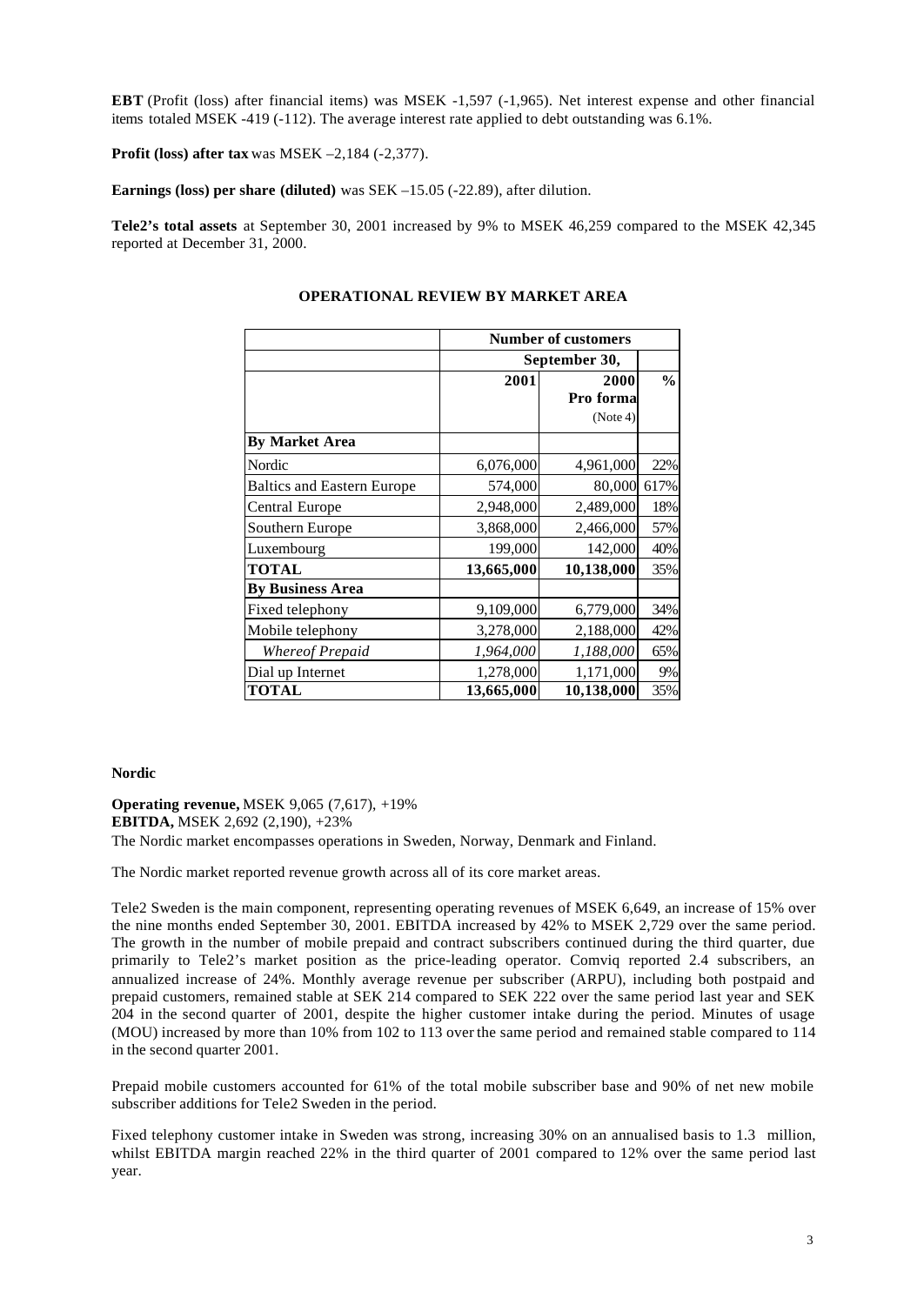In September, Tele2 Sweden launched a cost saving initiative by simplifying Tele2's offering to customers and reducing its domestic workforce by some 7%. In 2002, these actions will save approximately 80 million SEK on an annual basis.

In October, Tele2 launched GPRS in Sweden and the offering was well received as access was at a substantial discount to competitors.

Denmark and Norway are predominantly fixed telephony operations and reported a total of 1.6 million subscribers. There was growth in all areas of the business in the two countries. In September Tele2 Norge acquired Enitel's private and corporate fixed telephony and dial-up Internet subscribers at a low cost per subscriber.

#### **Baltics and Eastern Europe**

**Operating revenue,** MSEK 781 (123), +535% **EBITDA,** MSEK 196 (-6) The Baltic and Eastern Europe market encompasses operations in the Baltics, Poland and the Czech Republic.

Baltic and Eastern Europe operating revenues increased to MSEK 781 (123) and EBITDA increased to MSEK 196 (-6).

### **Central Europe**

**Operating revenue**, MSEK 4,039 (2,090), +93%

**EBITDA,** MSEK -554 (-1,140)

The Central European market encompasses Tele2 operations in Germany, the Netherlands, Switzerland, Austria and the United Kingdom.

Pro forma operating revenues increased to MSEK 4,039 (+93%) for Central Europe. EBITDA for the area improved significantly over the last four quarters. This reflects the maturity of certain of the operations and their progress towards EBITDA breakeven within the three years from operational launch. Strong Q3 ARPU's for Central Europe of SEK 150 (104) on a monthly basis were achieved.

On 24 August Tele2 launched the first Mobile Virtual Network Operator (MVNO) in The Netherlands. Tele2 signed an agreement with Telfort, a GSM operator owned by British Telecom. The agreement allows Tele2 to offer mobile services to its fixed line customers.

### **Southern Europe**

**Operating revenue**, MSEK 4,025 (1,692), +138% **EBITDA,** MSEK –1,002 (-945) The Southern Europe market includes Tele2 operations in France, Italy and Spain and a license in Portugal.

Pro forma operating revenues increased to MSEK 4,025 (+138%) for Southern Europe. The region had a strong first nine months in terms of EBITDA margin growth reflecting particularly the improving profitability of Tele2's operations in France. Tele2 entered the French market in March 1999, and has grown to become the largest private operator in the residential sector with a subscriber base of approximately 2.4 million. Strong Q3 ARPU's for Southern Europe of SEK 125 (95) on a monthly basis were achieved.

Tele2 is now one of Italy's second leading private fixed line operators.

In the second quarter, Tele2 launched fixed telephony services in Spain and by September 30, 2001 had 169,000 subscribers. Tele2 aims to be the second leading alternative operator by year-end 2001. The network in Spain is IP based using CISCO switches. The company's offering is entirely pre-paid in Spain.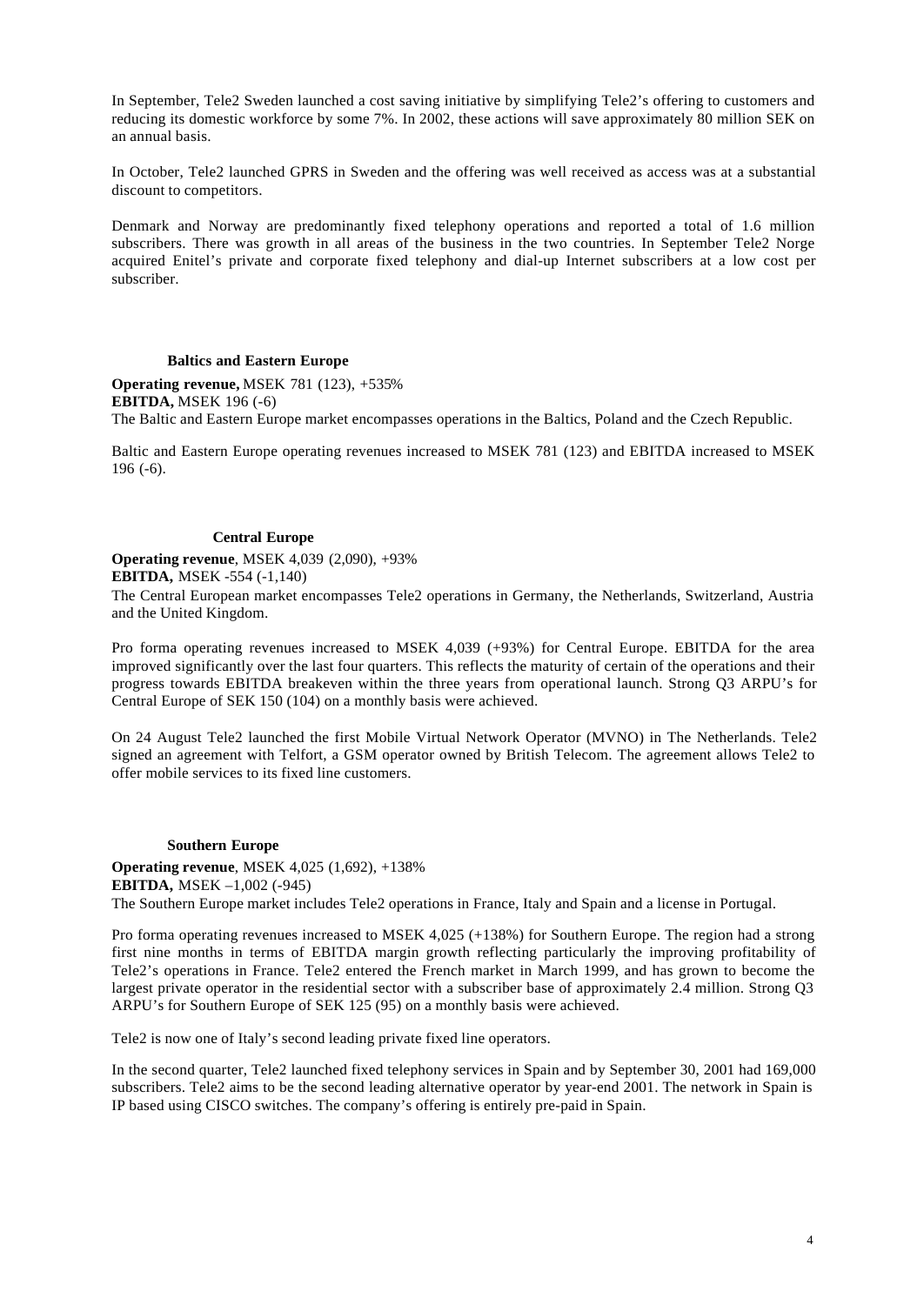#### **Luxembourg**

### **Operating revenue**, MSEK 557 (412), +35%

**EBITDA,** MSEK 42 (-19)

The Luxembourg market includes Tele2 operations in Liechtenstein, Luxembourg and Belgium and 3C companies in all countries of operation.

Luxembourg operating revenues increased by 35% to MSEK 557 on a pro forma basis. EBITDA increased to MSEK 42 (-19). Market performance was strong this quarter with a significant improvement of EBITDA margin to 16% and a 6% growth in sales quarter on quarter.

Tele2 offers mobile telephony services in Liechtenstein under the Tango brand and launched fixed telephony services under the Tele2 brand in the second half of 2000. In March, Tele2 was awarded a UMTS license in Liechtenstein.

In Luxembourg, Tango has a 43 % market share. In March, Tango launched GPRS in Luxembourg.

#### **Branded Products and Services**

**Operating revenue**, MSEK 1,069 (591), +81% **EBITDA,** MSEK -305 (-74)

Branded Products and Services includes Optimal Telecom, C<sup>3</sup>, Everyday.com and IntelliNet in all countries of operation.

Pro forma operating revenues increased to MSEK 1,069 (+81%) for Branded products and services. The main revenue generators within this area are Optimal Telecom and  $C^3$ . The market area recorded a third successive quarter of EBITDA improvement.

### **GROUP REVIEW**

#### **Refinancing**

Tele2 finalised a €1.2 billion refinancing through ABN Amro, CIBC World Markets plc, ING Bank, Nordea, The Royal Bank of Scotland and West LB. This 5 year, amortizing senior debt facility has replaced the two previous debt facilities, which existed within Tele2 Sweden and the former SEC. This facility ensures that all Tele2 group operations are fully funded with regard to the group's business plan. The applicable margin, which is based on the Debt to EBITDA ratio, starts at 2.25% and will be progressively reduced as EBITDA improves.

### **Cash flows**

Cash flows from operations increased to 585 as compared to cash flow of 202 in the previous quarter.

During the summer months, Tele2 upgraded its billing systems. This upgrade resulted in delays in sending out invoices in few countries and therefore working capital increased over the period. We expect that the level of working capital will normalize in the next quarter.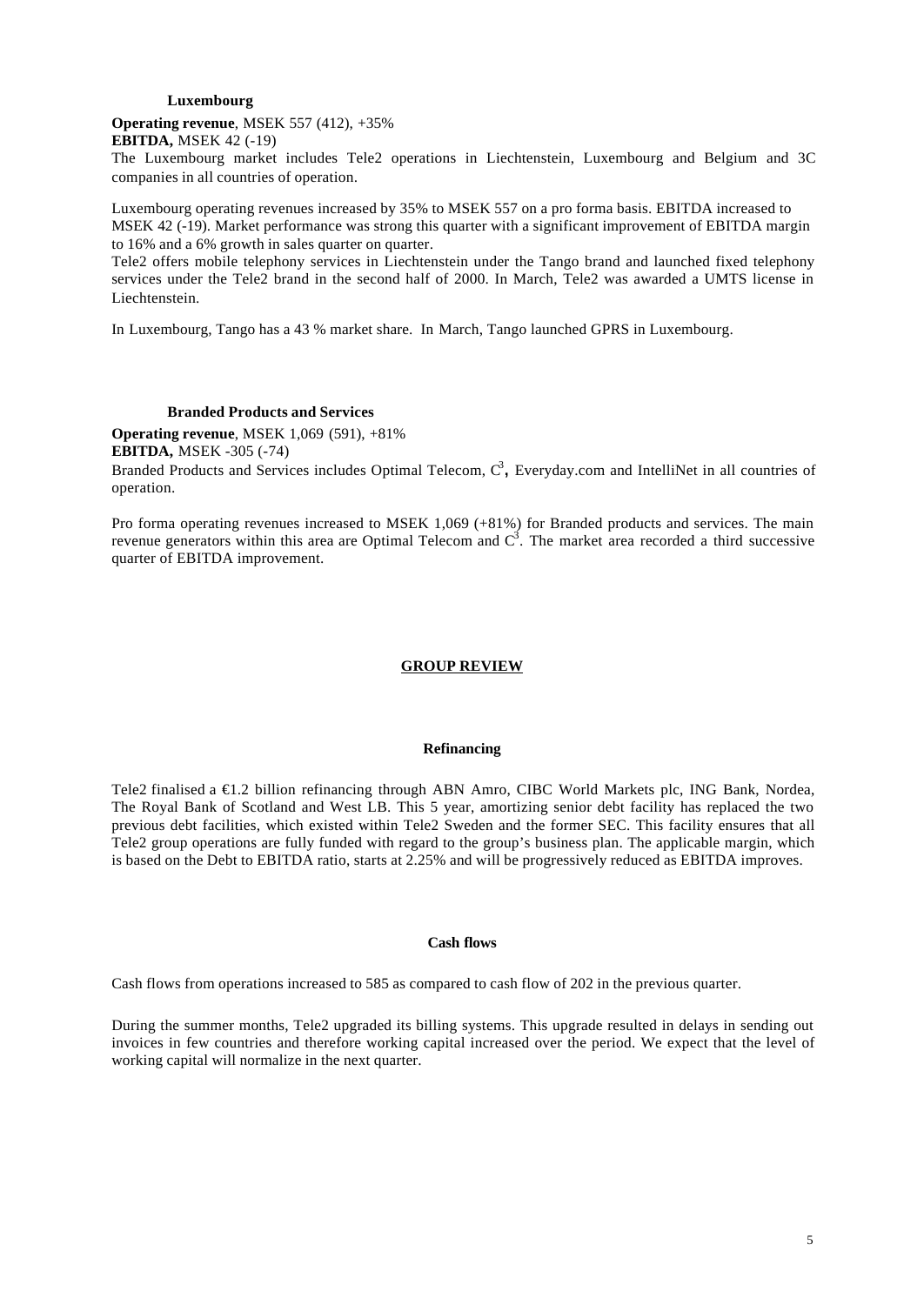#### **Investments and Divestments**

#### **Transcom Worldwide SA**

In January, Tele2 divested its 37.45% holding (acquired through the merger with SEC) in the call center company Transcom Worldwide SA ("Transcom") to Industriförvaltnings AB Kinnevik ("Kinnevik"). At its AGM, the Board of Kinnevik proposed a dividend of Transcom shares to its shareholders and also a public listing of Transcom. On 6 September the shares in Transcom were listed on NASDAQ and Stockholmborsen's O-list. The proceeds due to Tele2 on the sale of its interest in Transcom will be determined by the market price of Transcom's publicly listed equity 60 trading days after the market quotation day. It is therefore anticipated that a capital gain on disposal will be recorded in the income statement in the fourth quarter of 2001.

### **Parent Company**

At the Parent company level, Tele2 reported operating revenue of MSEK 9 (6) and operating profit of MSEK -32 (196). Liquidity at September 30, 2001 and December 31, 2000 was MSEK 2 and MSEK 7 respectively.

### **COMPANY DISCLOSURE**

### **Fourth Quarter of 2001 Results**

The proposed date for the release of Tele2's financial and operating results for the period ended December 31, 2001 is February 2002 at a date yet to be disclosed.

**Stockholm, October 24, 2001 President and CEO, Tele2 AB**

#### **REPORT REVIEW**

The financial and operating results for the period ended September 30, 2001 have not been subject to specific review by the Company's auditor.

*Tele2 AB, formed in 1993, is the leading alternative pan-European telecommunications company offering fixed and mobile telephony, data network and Internet services under the brands Tele2, Tango and Comviq to 13.7 million people in 21 countries. Tele2 operates Datametrix, which specializes in systems integration, 3C Communications, operating public pay telephones and public Internet services; Transac, providing billing and transaction processing service; C³, offering co-branded pre-paid calling cards and IntelliNet and Optimal Telecom, the price-guaranteed residential router device. The Group offers cable television services under the Kabelvision brand name and together with MTG, owns the Internet portal Everyday.com. The Company is listed on the Stockholmsbörsen, under TEL2A and TEL2B, and on the Nasdaq Stock Market under TLTOA and TLTOB.*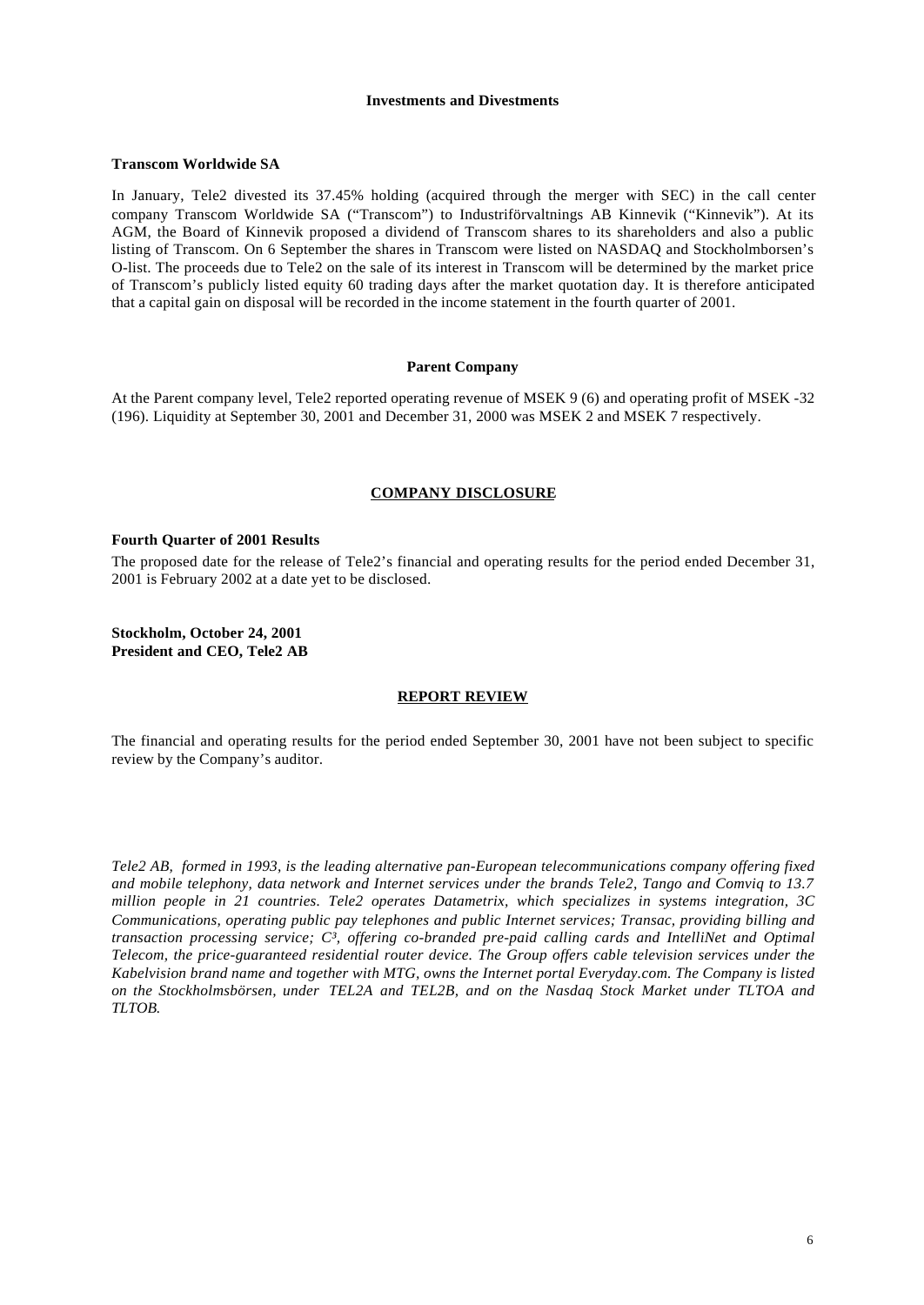### **CONTACTS**

| Lars-Johan Jarnheimer<br>President and CEO, Tele <sub>2</sub> AB | Telephone:        | $+46856264000$  |
|------------------------------------------------------------------|-------------------|-----------------|
| Hakan Zadler<br>CFO, Tele2 AB                                    | <b>Telephone:</b> | $+46856264000$  |
| <b>Andrew Best</b><br>Investor enquiries                         | Telephone:        | $+442073215022$ |
| Patrik Linzenbold<br>Press enquiries                             | Telephone:        | $+46856200053$  |

**Visit us at our homepage: http://www.Tele2.com**

## **CONFERENCE CALL DETAILS**

**A conference call to discuss the results will be held at 14. 00 (Swedish time) / 08.00 (New York time), on Wednesday, October 24, 2001. The dial in number is: +44 (0) 20 8781 0574 and participants should quote, Tele2 AB. A live audio stream of the conference call can also be accessed at www.Tele2.com. Please dial in / log on 10 minutes prior to the start of the conference call to allow time for registration. An instantaneous recording of the conference call will be available for 48 hours after the call on +44 (0) 20 8288 4459, access code 632792.**

## **APPENDICES**

**Consolidated Income Statement Consolidated Balance Sheet Consolidated Cashflow Statement Change of Consolidated Shareholders' Equity Market Areas split by Business Areas, Pro forma Market Areas split by Business Areas, non-Pro forma Five-Year Summary Notes to the Accounts**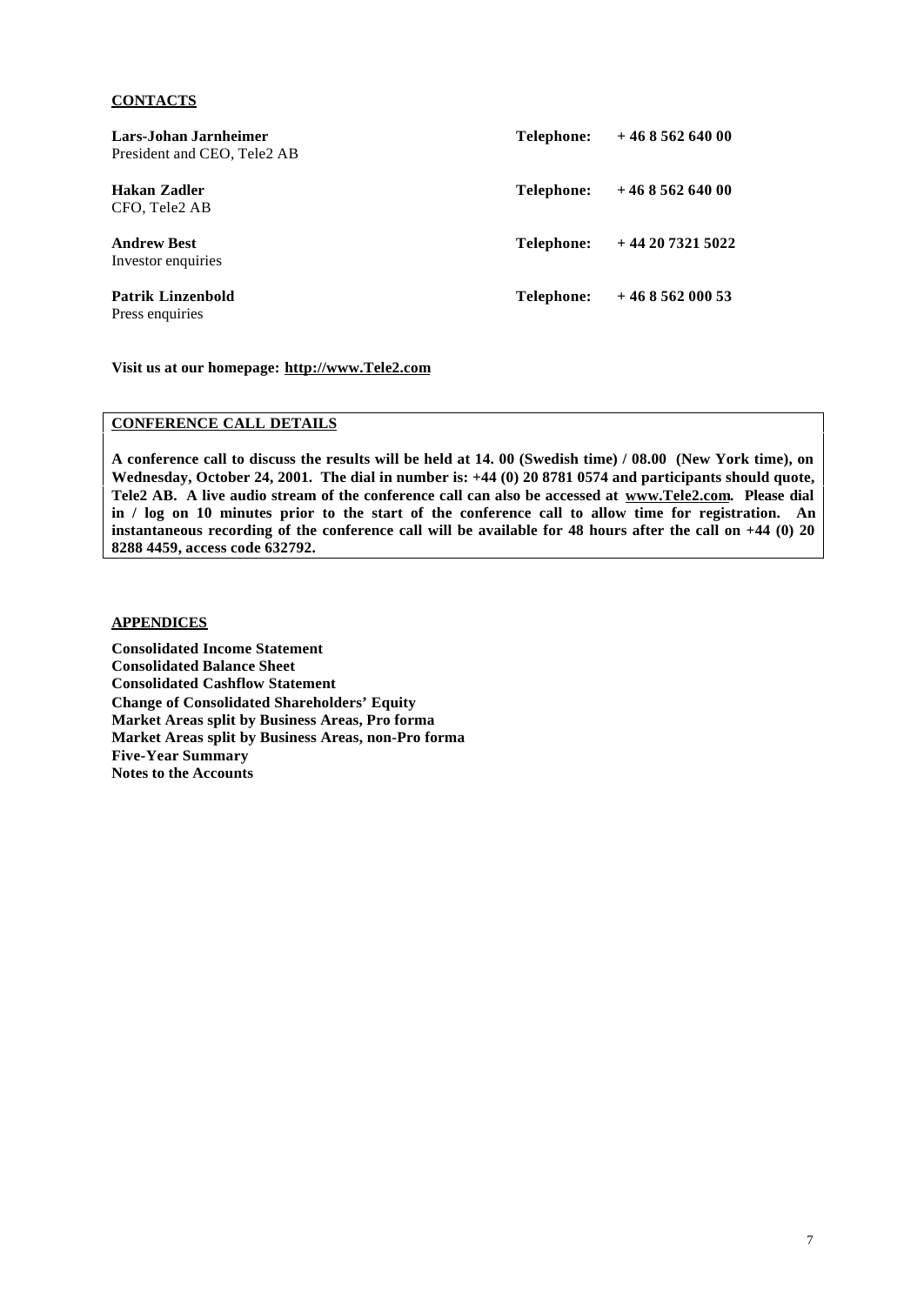# **CONSOLIDATED INCOME STATEMENT (MSEK)**

|                                                           |        | 2001                          | 2000                    | 2001     | 2000     | 2000                     |
|-----------------------------------------------------------|--------|-------------------------------|-------------------------|----------|----------|--------------------------|
|                                                           |        | Jan 1- Sept 30 Jan 1- Sept 30 |                         | Q3       | Q3       | <b>Full Year</b>         |
| Operating revenue                                         |        | 18.163                        | 7,521                   | 6,324    | 2,654    | 12,470                   |
| Operating expenses                                        |        | $-19,425$                     | $-6,397$                | $-6,431$ | $-2,252$ | $-12,383$                |
| <b>Option to Management</b>                               | Note 2 |                               | 229                     |          | $-7$     | 229                      |
| Other revenues                                            |        | 162                           | 146                     | 57       | 42       | 212                      |
| Other expenses                                            |        | $-28$                         | $-52$                   | 4        | $-12$    | $-87$                    |
| <b>Operating Profit (loss)</b>                            |        | $-1,128$                      | 1,447                   | $-46$    | 425      | 441                      |
| Share of profit (loss) of associated companies            |        | $-50$                         | $-30$                   |          | $-19$    | $-44$                    |
| Net interest and other financial expenses                 |        | $-419$                        | $-154$                  | $-183$   | $-52$    | $-211$                   |
| Profit (loss) after financial items                       |        | $-1,597$                      | 1,263                   | $-229$   | 354      | 186                      |
| <b>Taxes</b>                                              |        | $-592$                        | $-417$                  | $-229$   | $-127$   | $-567$                   |
| Minority interest                                         |        | 5                             | $-1$                    | 2        | $-2$     | $\overline{\phantom{a}}$ |
| Profit (loss) after taxes                                 |        | $-2,184$                      | 845                     | $-456$   | 225      | $-381$                   |
|                                                           |        |                               |                         |          |          |                          |
| Earnings (loss) per share after tax (SEK)                 |        | $-15.08$                      | 8.14                    | $-3.14$  | 2.18     | $-3.34$                  |
| Earnings (loss) per share after tax, after dilution (SEK) |        | $-15.05$                      | 8.13                    | $-3.14$  | 2.17     | $-3.34$                  |
| Number of shares, basic                                   | Note 1 | 144,798,726                   | 104,350,246             |          |          | 144,798,726              |
| Number of shares, weighted average                        | Note 1 | 144,798,726                   | 103,850,246             |          |          | 114,087,366              |
| Number of shares, after dilution                          | Note 1 | 145,098,726                   | 104,350,246             |          |          | 145,098,726              |
| Number of shares after dilution, weighted average         | Note 1 |                               | 145,098,726 103,912,746 |          |          | 114,224,866              |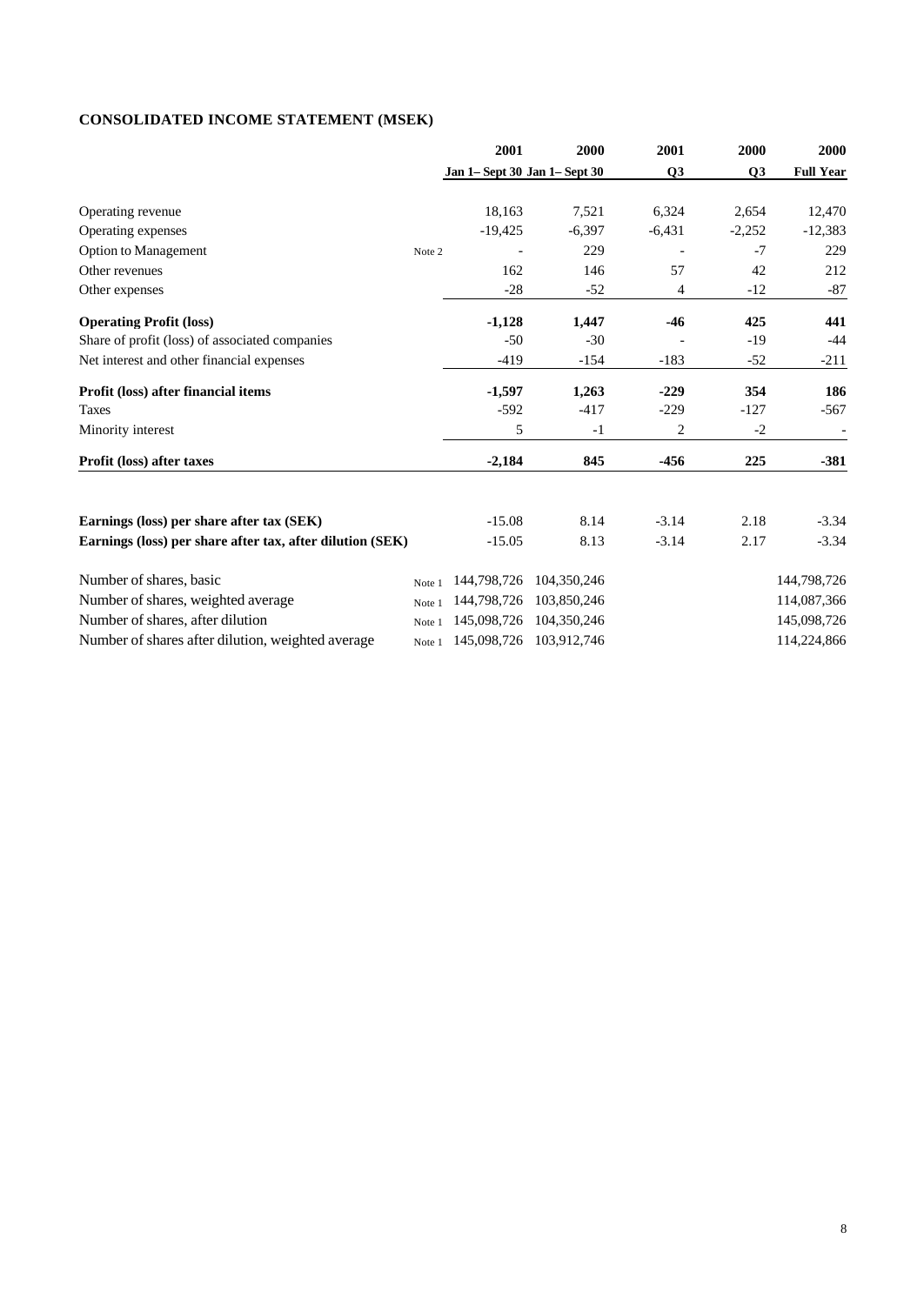# **CONSOLIDATED BALANCE SHEET (MSEK)**

|                                     | 2001             | 2000             | 2000          |
|-------------------------------------|------------------|------------------|---------------|
|                                     | Sept 30          | Sept 30          | <b>Dec 31</b> |
| <b>ASSETS</b>                       |                  |                  |               |
| <b>Fixed assets</b>                 |                  |                  |               |
| Intangible assets                   | 28,856           | 1,927            | 27,352        |
| Tangible assets                     | 8,850            | 6,259            | 8,031         |
| Long-term financial assets          | 684              | 3,756            | 445           |
|                                     | 38,390           | 11,942           | 35,828        |
| <b>Current assets</b>               |                  |                  |               |
| Materials and supplies              | 415              | 61               | 246           |
| Current receivables                 | 6,486            | 2,564            | 4,760         |
| Cash and cash equivalents           | 968              | 370              | 1,511         |
|                                     | 7,869            | 2,995            | 6,517         |
| <b>Total assets</b>                 | 46,259           | 14,937           | 42,345        |
| <b>EQUITY AND LIABILITIES</b>       |                  |                  |               |
| <b>Shareholders' Equity</b>         |                  |                  |               |
| Restricted equity                   | 28,603           | 4,767            | 25,822        |
| Non-restricted equity               | $-1,548$         | 2,830            | 829           |
|                                     | 27,055           | 7,597            | 26,651        |
| <b>Minority interest</b>            | $\boldsymbol{2}$ | $\boldsymbol{2}$ | 8             |
| <b>Provisions</b>                   |                  |                  |               |
| Deferred tax liabilities            | 1,210            | 477              | 615           |
| <b>Long-term liabilities</b>        |                  |                  |               |
| Interest-bearing liabilities        | 10,616           | 4,291            | 5,590         |
| Non-interest-bearing liabilities    | 7                | 15               | 25            |
|                                     | 10,623           | 4,306            | 5,615         |
| <b>Short-term liabilities</b>       |                  |                  |               |
| Interest-bearing liabilities        | 125              | 184              | 3,228         |
| Non-interest-bearing liabilities    | 7,244            | 2,371            | 6,228         |
|                                     | 7,369            | 2,555            | 9,456         |
| <b>Total equity and liabilities</b> | 46,259           | 14,937           | 42,345        |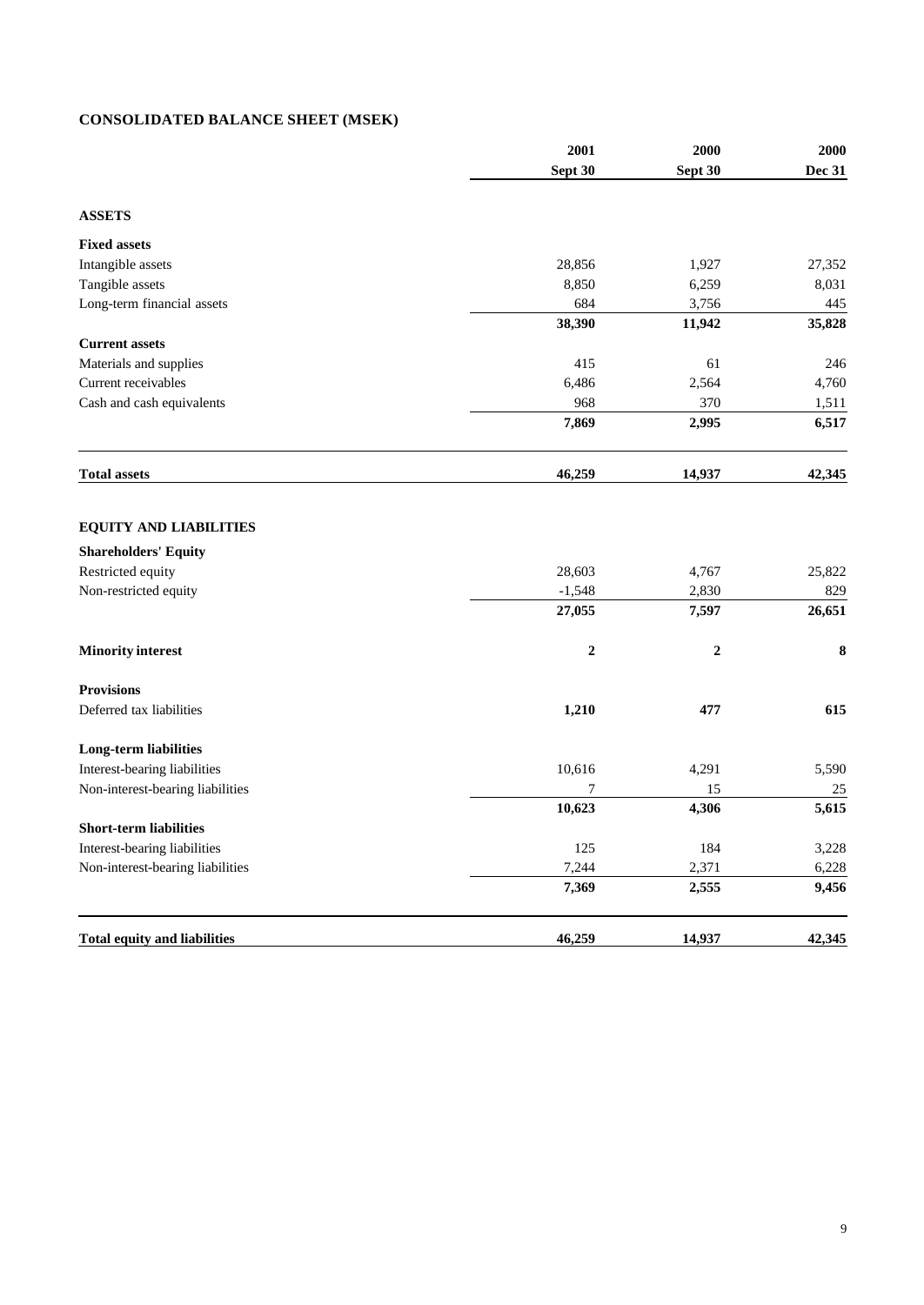# **CONSOLIDATED CASHFLOW STATEMENT (MSEK)**

|                                             | 2001                   | 2000             | <b>2000</b>      |
|---------------------------------------------|------------------------|------------------|------------------|
|                                             | <b>Jan 1 – Sept 30</b> | Jan $1$ –Sept 30 | <b>Full Year</b> |
| Cash flow from operations                   | 656                    | 2,062            | 1,595            |
| Changes in working capital                  | $-859$                 | $-560$           | $-712$           |
| Cash flows provided by operating activities | $-203$                 | 1,502            | 883              |
| Investing activities                        | $-2,036$               | $-957$           | $-770$           |
| Financing activities                        | 1,695                  | $-600$           | 1,121            |
| Net change in cash                          | $-544$                 | $-55$            | 1,234            |
| Cash at beginning of period                 | 1,511                  | 421              | 421              |
| Exchange difference in cash                 |                        | 4                | $-144$           |
| Cash at end of period                       | 968                    | 370              | 1,511            |

# **CHANGE OF CONSOLIDATED SHAREHOLDERS´ EQUITY (MSEK)**

|                                             | Sept 30, 2001            |                          | Sept 30, 2000      |                         |                    |       |
|---------------------------------------------|--------------------------|--------------------------|--------------------|-------------------------|--------------------|-------|
|                                             | <b>Restricted</b>        |                          | Non-<br>restricted | <b>Restricted</b>       | Non-<br>restricted |       |
|                                             | <b>Share</b><br>capital  | Other                    |                    | <b>Share</b><br>capital | Other              |       |
| Equity, January 1                           | 724                      | 25,098                   | 829                | 519                     | 4,242              | 1.996 |
| Premium for option                          |                          |                          |                    |                         | 6                  |       |
| Translation differences and other transfers | $\overline{\phantom{0}}$ | 2.781                    | $-193$             |                         |                    | $-11$ |
| Profit, year-to-date                        |                          | $\overline{\phantom{a}}$ | $-2,184$           |                         |                    | 845   |
| Equity, end of period                       | 724                      | 27,879                   | $-1,548$           | 519                     | 4,248              | 2,830 |
| Total restricted and retained losses        |                          | 28,603                   | $-1,548$           |                         | 4,767              | 2,830 |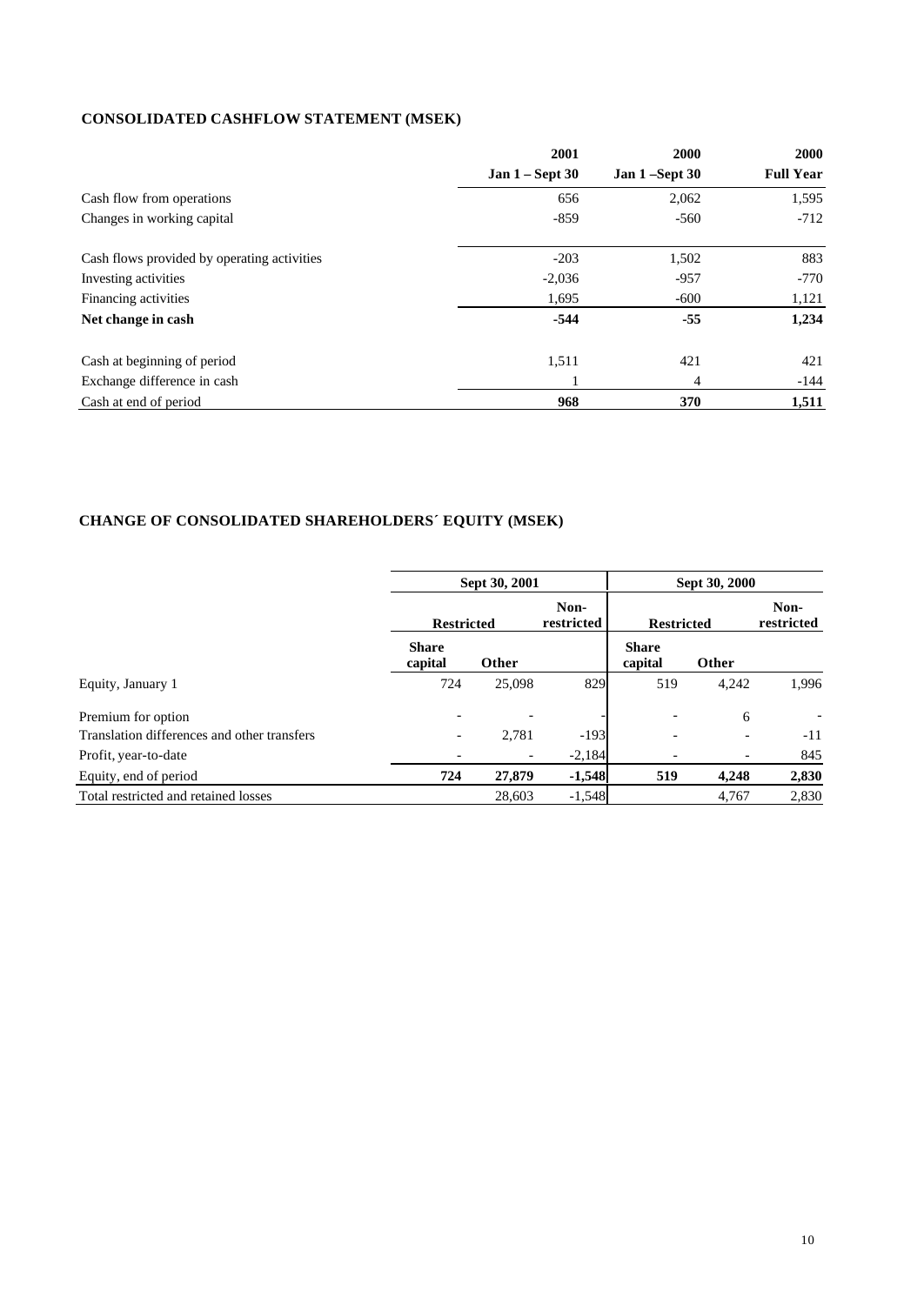# **MARKET AREAS SPLIT BY BUSINESS AREAS, PRO FORMA (MSEK)**

# **OPERATING REVENUE**

|                                            |                |                |        |                | Pro forma                   | Pro forma      |
|--------------------------------------------|----------------|----------------|--------|----------------|-----------------------------|----------------|
|                                            | 2001           | 2001           | 2001   | 2000           | 2000                        | 2000           |
|                                            | Q <sub>3</sub> | Q <sub>2</sub> | Q1     | Q <sub>4</sub> | Q <sub>3</sub>              | Q <sub>2</sub> |
|                                            |                |                |        |                | Note 4                      | Note 4         |
| Nordic:                                    |                |                |        |                |                             |                |
| Mobile telephony                           | 1,656          | 1,459          | 1,327  | 1,344          | 1,316                       | 1,122          |
| Fixed telephony and Internet               | 1,363          | 1,438          | 1,478  | 1,439          | 1,265                       | 1,275          |
| Cable Television                           | 43             | 29             | 47     | 55             | 43                          | 64             |
| Data processing                            | 52             | 104            | 69     | 56             | 26                          | 41             |
| <b>Total Nordic</b>                        | 3,114          | 3,030          | 2,921  | 2,894          | 2,650                       | 2,502          |
| <b>Baltic and Eastern Europe:</b>          |                |                |        |                |                             |                |
| Mobile telephony                           | 270            | 258            | 196    | 125            | 38                          | 31             |
| Fixed telephony and Internet               | 11             | 8              | 3      | $\mathfrak{2}$ | $\mathbf{1}$                | $\mathbf{1}$   |
| Data processing                            | 11             | 13             | 11     | 11             | $\,$ 8 $\,$                 | $\,8\,$        |
| <b>Total Baltic and Eastern Europe</b>     | 292            | 279            | 210    | 138            | 47                          | 40             |
| Central Europe:                            |                |                |        |                |                             |                |
| Mobile telephony                           | 7              | $\sqrt{6}$     | 5      | 4              | $\boldsymbol{\mathfrak{Z}}$ | $\mathbf{1}$   |
| Fixed telephony and Internet               | 1,331          | 1,465          | 1,225  | 1,014          | 796                         | 622            |
| <b>Total Central Europe</b>                | 1,338          | 1,471          | 1,230  | 1,018          | 799                         | 623            |
| Southern Europe:                           |                |                |        |                |                             |                |
| Fixed telephony and Internet               | 1,406          | 1,415          | 1,204  | 882            | 632                         | 553            |
| <b>Total Southern Europe</b>               | 1,406          | 1,415          | 1,204  | 882            | 632                         | 553            |
| Luxembourg:                                |                |                |        |                |                             |                |
| Mobile telephony                           | 113            | 109            | 100    | 74             | 92                          | 83             |
| Fixed telephony and Internet               | 60             | 55             | 50     | 50             | 47                          | $46\,$         |
| Data processing                            | 28             | 25             | 17     | 37             | 14                          | 12             |
| <b>Total Luxembourg</b>                    | 201            | 189            | 167    | 161            | 153                         | 141            |
| Branded products and services:             |                |                |        |                |                             |                |
| <b>Total Branded products and services</b> | 337            | 371            | 361    | 198            | 322                         | 134            |
| Adjustments for sales internal<br>Note 4   | $-364$         | $-535$         | $-474$ | $-342$         | $-526$                      | $-277$         |
| <b>Total operating revenue</b>             | 6,324          | 6,220          | 5,619  | 4,949          | 4,077                       | 3,716          |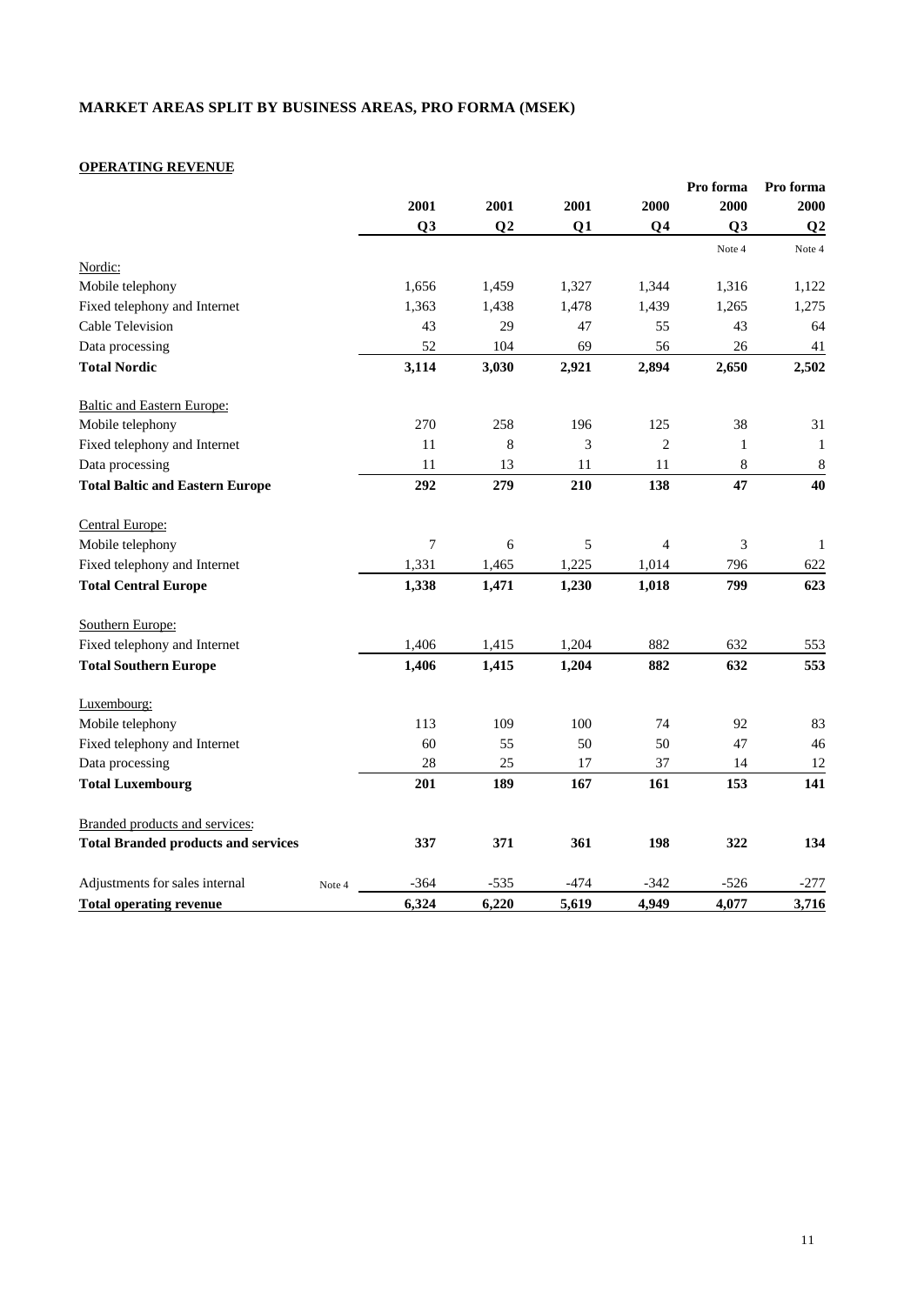# **MARKET AREAS SPLIT BY BUSINESS AREAS, PRO FORMA (MSEK), continued**

# **EBITDA, OPERATING PROFIT (LOSS) BEFORE DEPRECIATIONA & AMORTIZATION**

|                                            |                |                |                  |                | Pro forma<br>2000 | Pro forma<br>2000 |
|--------------------------------------------|----------------|----------------|------------------|----------------|-------------------|-------------------|
|                                            | 2001           | 2001           | 2001             | 2000           |                   |                   |
|                                            | Q <sub>3</sub> | Q <sub>2</sub> | Q1               | Q <sub>4</sub> | Q <sub>3</sub>    | Q <sub>2</sub>    |
| Nordic:                                    |                |                |                  |                | Note 4            | Note 4            |
| Mobile telephony                           | 880            | 697            | 589              | 634            | 581               | 528               |
| Fixed telephony and Internet               | 204            | 152            | 188              | 98             | 100               | 249               |
| Cable Television                           | $-14$          | $-18$          | $\sqrt{2}$       | 19             | $\overline{4}$    | 1                 |
| Data processing                            | 1              | 6              | 5                | 23             | $-1$              | $-30$             |
| <b>Total Nordic</b>                        | 1,071          | 837            | 784              | 774            | 684               | 748               |
| <b>Baltic and Eastern Europe:</b>          |                |                |                  |                |                   |                   |
| Mobile telephony                           | 82             | 79             | 63               | $-9$           | $\mbox{-}8$       | $-1$              |
| Fixed telephony and Internet               | $-4$           | $-21$          | $-7$             | $-17$          | $-3$              | $-2$              |
| Data processing                            | 1              | $\blacksquare$ | $\mathfrak{Z}$   | 3              | $\sqrt{2}$        | $\sqrt{2}$        |
| <b>Total Baltic and Eastern Europe</b>     | 79             | 58             | 59               | $-23$          | $-9$              | $-1$              |
| Central Europe:                            |                |                |                  |                |                   |                   |
| Mobile telephony                           | $\mathbf{1}$   |                | $\mathbf{1}$     | $\mathbf{1}$   |                   |                   |
| Fixed telephony and Internet               | $-125$         | $-137$         | $-294$           | $-501$         | $-489$            | -406              |
| <b>Total Central Europe</b>                | $-124$         | $-137$         | $-293$           | $-500$         | $-489$            | $-406$            |
| Southern Europe:                           |                |                |                  |                |                   |                   |
| Fixed telephony and Internet               | $-295$         | $-310$         | $-397$           | $-331$         | $-459$            | $-232$            |
| <b>Total Southern Europe</b>               | $-295$         | $-310$         | $-397$           | $-331$         | $-459$            | $-232$            |
| Luxembourg:                                |                |                |                  |                |                   |                   |
| Mobile telephony                           | 43             | 29             | 25               | 6              | 25                | 36                |
| Fixed telephony and Internet               | $-5$           | $-27$          | $-4$             | $-98$          | $-33$             | $-43$             |
| Data processing                            | $-5$           | $-3$           | $-11$            | 1              | $-3$              | $-2$              |
| <b>Total Luxembourg</b>                    | 33             | $-1$           | 10               | $-91$          | $-11$             | $-9$              |
| Branded products and services:             |                |                |                  |                |                   |                   |
| <b>Total Branded products and services</b> | $-48$          | -96            | $-161$           | $-185$         | $-36$             | $-20$             |
| <b>Total EBITDA</b>                        | 716            | 351            | $\boldsymbol{2}$ | $-356$         | $-320$            | 80                |
| <b>EBITDA</b> margin                       |                |                |                  |                |                   |                   |
| Nordic                                     | 34%            | 28%            | 27%              | 27%            | 26%               | 30%               |
| <b>Baltic and Eastern Europe</b>           | 27%            | 21%            | 28%              | $-17%$         | $-19%$            | $-3%$             |
| Central Europe                             | $-9%$          | $-9%$          | $-24%$           | $-49%$         | $-61%$            | $-65%$            |
| Southern Europe                            | $-21%$         | $-22%$         | $-33%$           | $-38%$         | $-73%$            | $-42%$            |
| Luxembourg                                 | 16%            | $-1\%$         | 6%               | $-57%$         | $-7%$             | $-6%$             |
| Branded products and services              | $-14%$         | $-26%$         | $-45%$           | $-93%$         | $-11%$            | $-15%$            |
| <b>Total EBITDA margin</b>                 | 11%            | 6%             | $0\%$            | $-7%$          | $-8%$             | 2%                |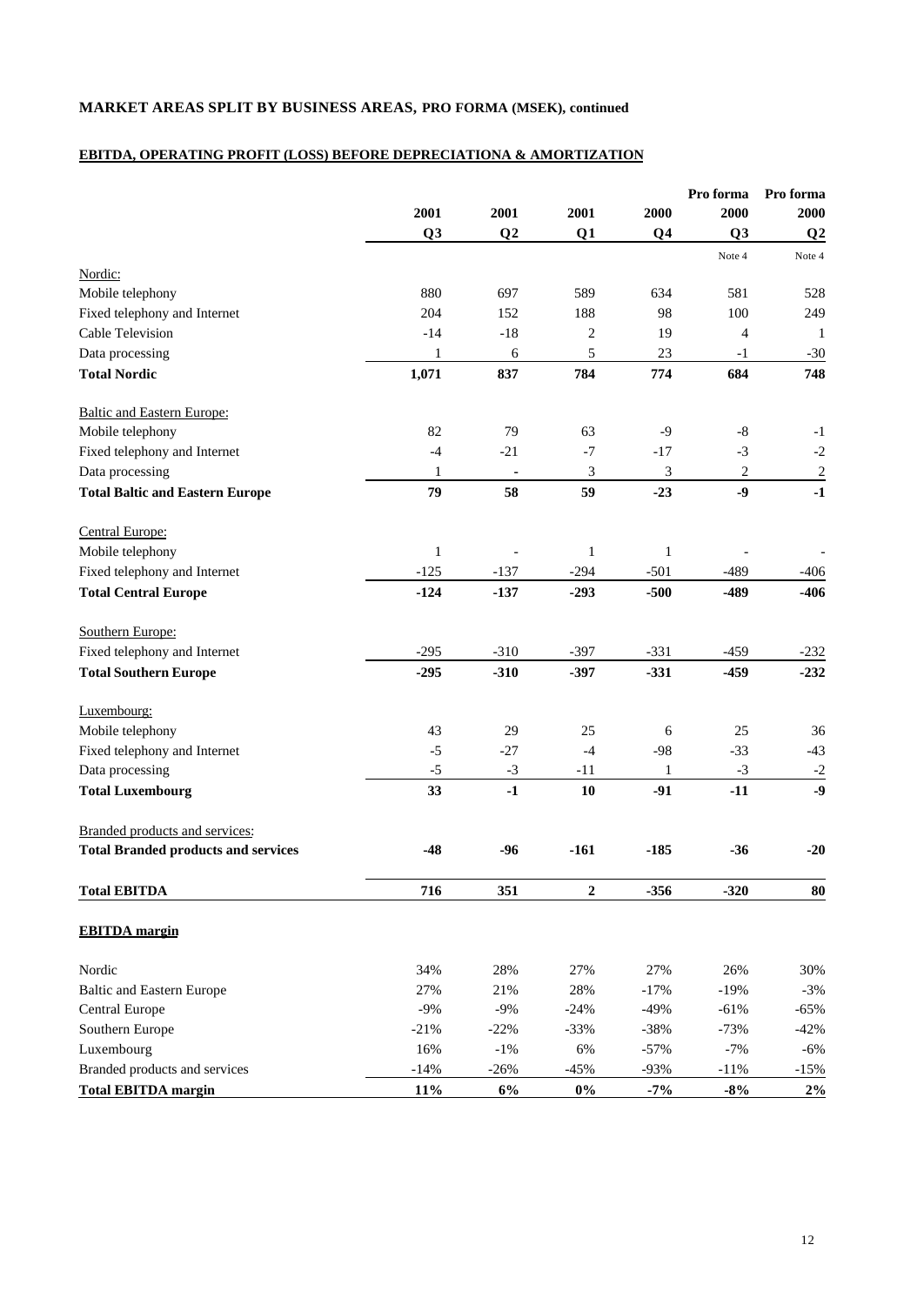# **MARKET AREAS SPLIT BY BUSINESS AREAS, NON-PRO FORMA (MSEK)**

| <b>OPERATING REVENUE</b>                   | 2001                            | 2000                     | 2001           | 2001   | 2001   | 2000           | 2000                     | 2000         |
|--------------------------------------------|---------------------------------|--------------------------|----------------|--------|--------|----------------|--------------------------|--------------|
|                                            | Jan 1 - Sept 30 Jan 1 - Sept 30 |                          | Q <sub>3</sub> | Q2     | Q1     | Q4             | Q <sub>3</sub>           | Q2           |
| Nordic:                                    |                                 |                          |                |        |        |                |                          |              |
| Mobile telephony                           | 4,442                           | 3,486                    | 1,656          | 1,459  | 1,327  | 1,344          | 1,316                    | 1,122        |
| Fixed telephony and Internet               | 4,279                           | 3,855                    | 1,363          | 1,438  | 1,478  | 1,439          | 1,265                    | 1,275        |
| <b>Cable Television</b>                    | 119                             | 135                      | 43             | 29     | 47     | 55             | 43                       | 64           |
| Data processing                            | 225                             | 141                      | 52             | 104    | 69     | 56             | 26                       | 41           |
| <b>Total Nordic</b>                        | 9,065                           | 7,617                    | 3,114          | 3,030  | 2,921  | 2,894          | 2,650                    | 2,502        |
| <b>Baltic and Eastern Europe:</b>          |                                 |                          |                |        |        |                |                          |              |
| Mobile telephony                           | 724                             | 97                       | 270            | 258    | 196    | 125            | 38                       | 31           |
| Fixed telephony and Internet               | 22                              | 3                        | 11             | 8      | 3      | $\mathbf{2}$   | $\mathbf{1}$             | $\mathbf{1}$ |
| Data processing                            | 35                              | 23                       | 11             | 13     | 11     | 11             | 8                        | $\,8\,$      |
| <b>Total Baltic and Eastern Europe</b>     | 781                             | 123                      | 292            | 279    | 210    | 138            | 47                       | 40           |
| Central Europe:                            |                                 |                          |                |        |        |                |                          |              |
| Mobile telephony                           | 18                              |                          | 7              | 6      | 5      | $\overline{4}$ |                          |              |
| Fixed telephony and Internet               | 4,021                           | $\overline{\phantom{a}}$ | 1,331          | 1,465  | 1,225  | 1,014          | $\overline{\phantom{a}}$ |              |
| <b>Total Central Europe</b>                | 4,039                           | $\blacksquare$           | 1,338          | 1,471  | 1,230  | 1,018          | $\blacksquare$           |              |
| Southern Europe:                           |                                 |                          |                |        |        |                |                          |              |
| Fixed telephony and Internet               | 4,025                           |                          | 1,406          | 1,415  | 1,204  | 882            |                          |              |
| <b>Total Southern Europe</b>               | 4,025                           | $\overline{\phantom{a}}$ | 1,406          | 1,415  | 1,204  | 882            |                          |              |
| Luxembourg:                                |                                 |                          |                |        |        |                |                          |              |
| Mobile telephony                           | 322                             | $\equiv$                 | 113            | 109    | 100    | 74             |                          |              |
| Fixed telephony and Internet               | 165                             |                          | 60             | 55     | 50     | 50             |                          |              |
| Data processing                            | 70                              |                          | 28             | 25     | 17     | 37             |                          |              |
| <b>Total Luxembourg</b>                    | 557                             | ä,                       | 201            | 189    | 167    | 161            |                          |              |
| Branded products and services:             |                                 |                          |                |        |        |                |                          |              |
| <b>Total Branded products and services</b> | 1,069                           | 298                      | 337            | 371    | 361    | 198            | 99                       | 99           |
| Adjustments for sales internal             | $-1,373$                        | $-517$                   | $-364$         | $-535$ | $-474$ | $-342$         | $-142$                   | $-120$       |
| <b>Total operating revenue</b>             | 18,163                          | 7,521                    | 6,324          | 6,220  | 5,619  | 4,949          | 2,654                    | 2,521        |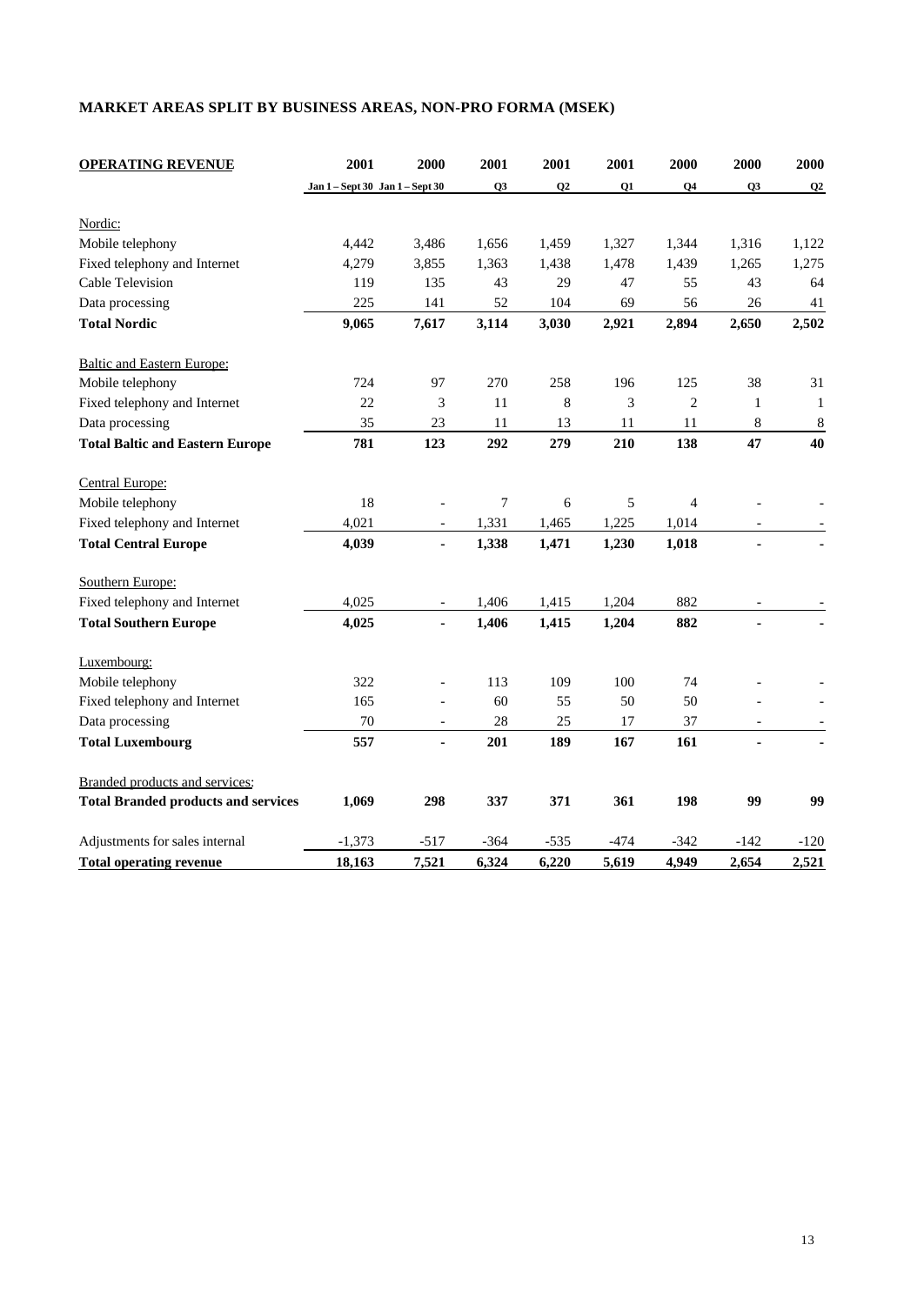# **MARKET AREAS SPLIT BY BUSINESS AREAS, NON- PRO FORMA (MSEK), continued**

# **EBITDA, OPERATING PROFIT (LOSS) BEFORE DEPRECIATION & AMORTIZATION**

|                                            | 2001                            | 2000                     | 2001           | 2001             | 2001             | 2000           | 2000                     | 2000           |
|--------------------------------------------|---------------------------------|--------------------------|----------------|------------------|------------------|----------------|--------------------------|----------------|
|                                            | Jan 1 - Sept 30 Jan 1 - Sept 30 |                          | Q <sub>3</sub> | Q2               | Q1               | Q <sub>4</sub> | Q <sub>3</sub>           | Q <sub>2</sub> |
|                                            |                                 |                          |                |                  |                  |                |                          |                |
| Nordic:                                    |                                 |                          |                |                  |                  |                |                          |                |
| Mobile telephony                           | 2,166                           | 1,624                    | 880            | 697              | 589              | 634            | 581                      | 528            |
| Fixed telephony and Internet               | 544                             | 569                      | 204            | 152              | 188              | 98             | 100                      | 249            |
| Cable Television                           | $-30$                           | 7                        | $-14$          | $-18$            | 2                | 19             | 4                        | -1             |
| Data processing                            | 12                              | $-10$                    | 1              | 6                | 5                | 23             | $-1$                     | $-30$          |
| <b>Total Nordic</b>                        | 2,692                           | 2,190                    | 1,071          | 837              | 784              | 774            | 684                      | 748            |
| <b>Baltic and Eastern Europe:</b>          |                                 |                          |                |                  |                  |                |                          |                |
| Mobile telephony                           | 224                             | $-5$                     | 82             | 79               | 63               | -9             | $-8$                     | $-1$           |
| Fixed telephony and Internet               | $-32$                           | $-7$                     | $-4$           | $-21$            | $-7$             | $-17$          | $-3$                     | $-2$           |
| Data processing                            | 4                               | 6                        | 1              | $\boldsymbol{0}$ | 3                | 3              | $\overline{c}$           | $\overline{2}$ |
| <b>Total Baltic and Eastern Europe</b>     | 196                             | $-6$                     | 79             | 58               | 59               | $-23$          | $-9$                     | $-1$           |
| Central Europe:                            |                                 |                          |                |                  |                  |                |                          |                |
| Mobile telephony                           | 2                               |                          | 1              |                  | $\mathbf{1}$     | 1              |                          |                |
| Fixed telephony and Internet               | $-556$                          | $\overline{\phantom{a}}$ | $-125$         | $-137$           | $-294$           | $-501$         | $\overline{\phantom{a}}$ |                |
| <b>Total Central Europe</b>                | $-554$                          | $\blacksquare$           | $-124$         | $-137$           | $-293$           | $-500$         | $\blacksquare$           |                |
| Southern Europe:                           |                                 |                          |                |                  |                  |                |                          |                |
| Fixed telephony and Internet               | $-1,002$                        |                          | $-295$         | $-310$           | $-397$           | $-331$         |                          |                |
| <b>Total Southern Europe</b>               | $-1,002$                        |                          | $-295$         | $-310$           | $-397$           | $-331$         |                          |                |
|                                            |                                 |                          |                |                  |                  |                |                          |                |
| Luxembourg:                                |                                 |                          |                |                  |                  |                |                          |                |
| Mobile telephony                           | 97                              |                          | 43             | 29               | 25               | 6              |                          |                |
| Fixed telephony and Internet               | $-36$                           | $\overline{\phantom{a}}$ | $-5$           | $-27$            | $-4$             | $-98$          |                          |                |
| Data processing                            | $-19$                           | $\overline{\phantom{a}}$ | $-5$           | $-3$             | $-11$            | 1              | $\overline{\phantom{a}}$ |                |
| <b>Total Luxembourg</b>                    | 42                              |                          | 33             | $-1$             | 10               | $-91$          |                          |                |
| Branded products and services:             |                                 |                          |                |                  |                  |                |                          |                |
| <b>Total Branded products and services</b> | $-305$                          | 13                       | $-48$          | $-96$            | $-161$           | $-185$         | 1                        | 7              |
| <b>Total EBITDA</b>                        | 1,069                           | 2,197                    | 716            | 351              | $\boldsymbol{2}$ | $-356$         | 676                      | 754            |
|                                            |                                 |                          |                |                  |                  |                |                          |                |
| <b>EBITDA</b> margin                       |                                 |                          |                |                  |                  |                |                          |                |
| Nordic                                     | 30%                             | 29%                      | 34%            | 28%              | 27%              | 27%            | 26%                      | 30%            |
| <b>Baltic and Eastern Europe</b>           | 25%                             | $-5%$                    | 27%            | 21%              | 28%              | $-17%$         | $-19%$                   | $-3%$          |
| Central Europe                             | $-14%$                          |                          | $-9%$          | $-9%$            | $-24%$           | $-49%$         |                          |                |
| Southern Europe                            | $-25%$                          |                          | $-21%$         | $-22%$           | $-33%$           | $-38%$         |                          |                |
| Luxembourg                                 | $8\%$                           |                          | 16%            | $-1\%$           | 6%               | $-57%$         |                          |                |
| Branded products and services              | $-29%$                          | $4\%$                    | $-14%$         | $-26%$           | $-45%$           | $-93%$         | $1\%$                    | 7%             |
| <b>Total EBITDA margin</b>                 | 6%                              | 29%                      | 11%            | 6%               | $0\%$            | $-7%$          | 25%                      | 30%            |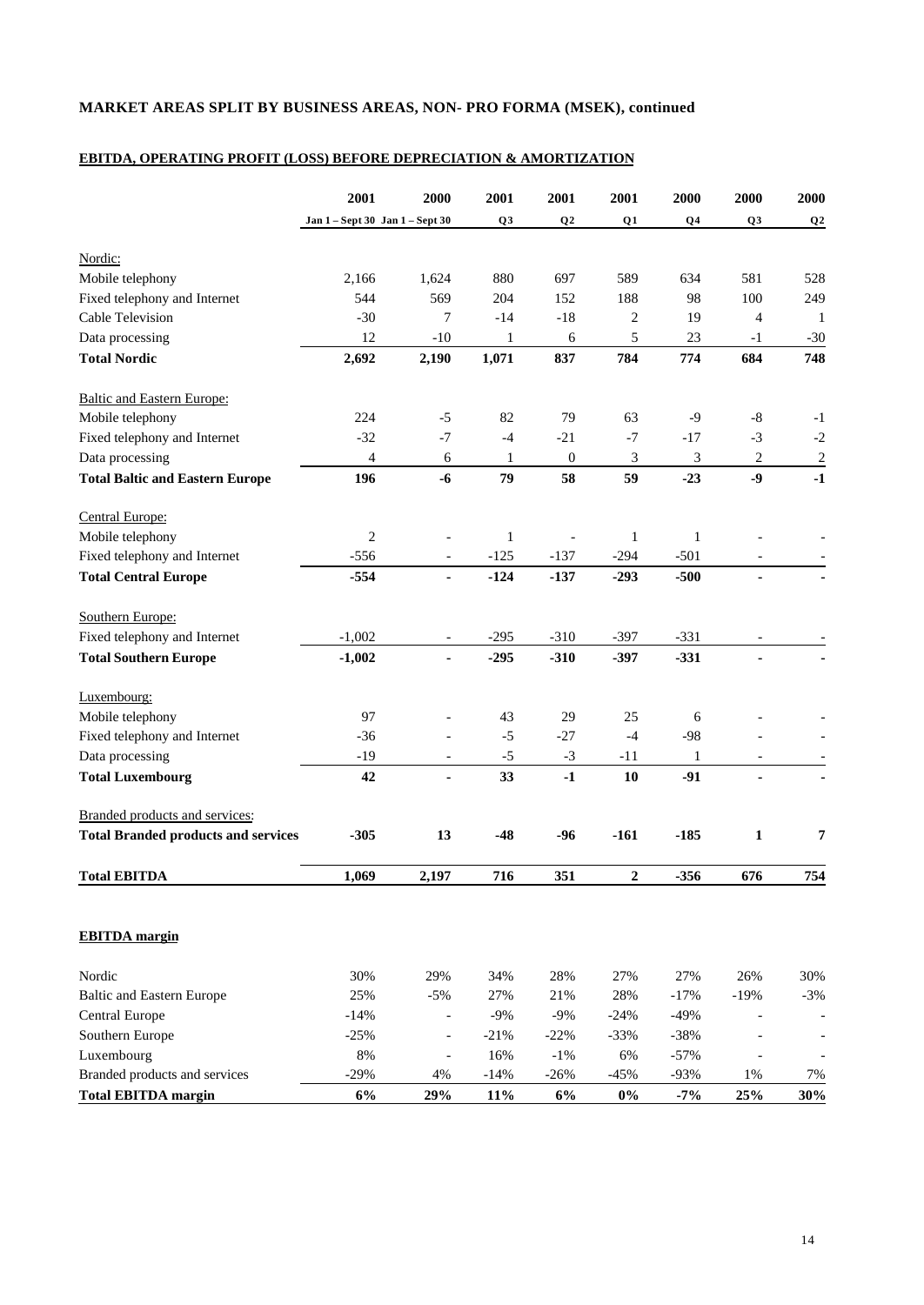# **MARKET AREAS SPLIT BY BUSINESS AREAS, NON- PRO FORMA (MSEK), continued**

# **EBIT, OPERATING PROFIT (LOSS) AFTER DEPRECIATION & AMORTIZATION**

|                                             | 2001                        | 2000                     | 2001                    | 2001           | 2001                     | 2000           | 2000                     | 2000           |
|---------------------------------------------|-----------------------------|--------------------------|-------------------------|----------------|--------------------------|----------------|--------------------------|----------------|
|                                             | Jan 1-Sept 30 Jan 1-Sept 30 |                          | Q <sub>3</sub>          | Q <sub>2</sub> | Q1                       | Q <sub>4</sub> | Q <sub>3</sub>           | Q <sub>2</sub> |
| Nordic:                                     |                             |                          |                         |                |                          |                |                          |                |
| Mobile telephony                            | 1,903                       | 1,418                    | 790                     | 613            | 500                      | 553            | 507                      | 465            |
| Fixed telephony and Internet                | 184                         | 218                      | 80                      | 30             | 74                       | $-52$          | $-15$                    | 127            |
| <b>Cable Television</b>                     | $-84$                       | $-39$                    | $-32$                   | $-37$          | $-15$                    | $\overline{c}$ | $-10$                    | $-16$          |
| Data processing                             | 10                          | $-24$                    |                         | 6              | $\overline{\mathcal{L}}$ | 23             | $-3$                     | $-34$          |
| <b>Total Nordic</b>                         | 2,013                       | 1,573                    | 838                     | 612            | 563                      | 526            | 479                      | 542            |
| <b>Baltic and Eastern Europe:</b>           |                             |                          |                         |                |                          |                |                          |                |
| Mobile telephony                            | 114                         | $-31$                    | 41                      | 44             | 29                       | $-30$          | $-18$                    | $-10$          |
| Fixed telephony and Internet                | $-45$                       | $-12$                    | $-12$                   | $-25$          | $-8$                     | $-18$          | $-4$                     | $-6$           |
| Data processing                             | -6                          | $\overline{\phantom{a}}$ | $-2$                    | $-2$           | $-2$                     | $\mathfrak{Z}$ | $\mathbf{1}$             |                |
| <b>Total Baltic and Eastern Europe</b>      | 63                          | $-43$                    | 27                      | 17             | 19                       | $-45$          | $-21$                    | $-16$          |
| Central Europe:                             |                             |                          |                         |                |                          |                |                          |                |
| Mobile telephony                            | $\overline{c}$              |                          | $\,1$                   |                | $\mathbf{1}$             |                |                          |                |
| Fixed telephony and Internet                | $-634$                      | $\overline{a}$           | $-152$                  | $-162$         | $-320$                   | $-511$         |                          |                |
| <b>Total Central Europe</b>                 | $-632$                      | ä,                       | $-151$                  | $-162$         | $-319$                   | $-511$         | ä,                       |                |
| Southern Europe:                            |                             |                          |                         |                |                          |                |                          |                |
| Fixed telephony and Internet                | $-1,068$                    |                          | $-319$                  | $-336$         | $-413$                   | $-336$         |                          |                |
| <b>Total Southern Europe</b>                | $-1,068$                    | ä,                       | $-319$                  | $-336$         | $-413$                   | $-336$         |                          |                |
| Luxembourg:                                 |                             |                          |                         |                |                          |                |                          |                |
| Mobile telephony                            | 49                          |                          | 24                      | 14             | 11                       | $-8$           |                          |                |
| Fixed telephony and Internet                | $-66$                       | $\overline{\phantom{0}}$ | $-15$                   | $-37$          | $-14$                    | $-103$         |                          |                |
| Data processing                             | $-22$                       | $\overline{\phantom{a}}$ | $-6$                    | $-4$           | $-12$                    | 1              | $\overline{\phantom{a}}$ |                |
| <b>Total Luxembourg</b>                     | $-39$                       | ä,                       | $\overline{\mathbf{3}}$ | $-27$          | $-15$                    | $-110$         | ä,                       |                |
| Branded products and services:              |                             |                          |                         |                |                          |                |                          |                |
| <b>Total Branded products and services:</b> | $-331$                      | $\mathbf{3}$             | $-59$                   | $-103$         | $-169$                   | $-193$         | $-4$                     | 5              |
| Group adjustments, depreciation             | $-1,134$                    | $-86$                    | $-385$                  | $-376$         | $-373$                   | $-337$         | $-29$                    | $-28$          |
| <b>Total EBIT</b>                           | $-1,128$                    | 1,447                    | $-46$                   | $-375$         | $-707$                   | $-1,006$       | 425                      | 503            |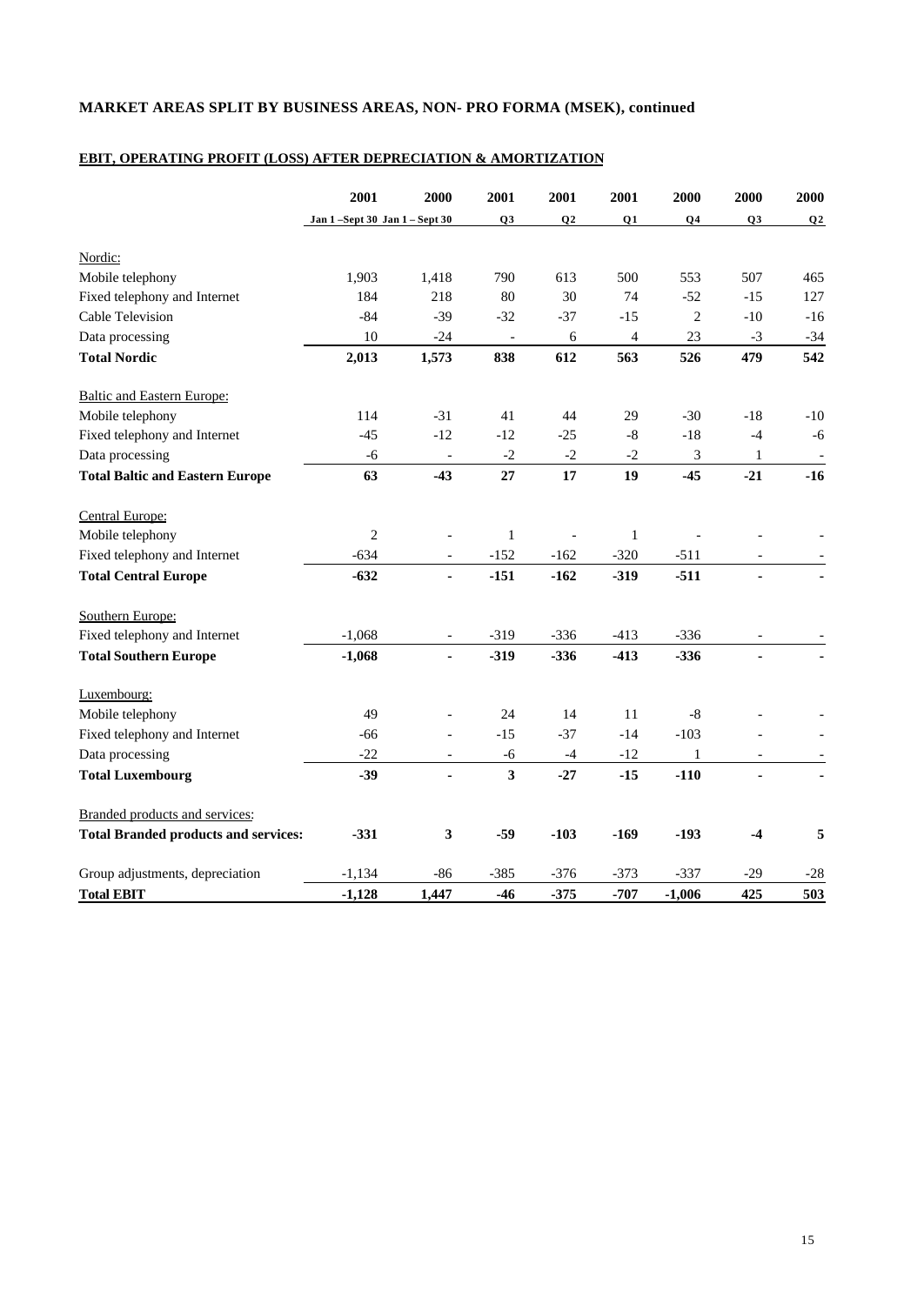## **MARKET AREAS SPLIT BY BUSINESS AREAS, NON-PRO FORMA (MSEK), continued**

# **INVESTMENTS**

**EBITDA margin:**

|                                                                        | 2001                          | 2000            | 2001           | 2001           | 2001                     | 2000   | 2000           | 2000                     |
|------------------------------------------------------------------------|-------------------------------|-----------------|----------------|----------------|--------------------------|--------|----------------|--------------------------|
|                                                                        | Jan 1-Sept 30 Jan 1 - Sept 30 |                 | Q3             | Q <sub>2</sub> | Q1                       | Q4     | Q3             | Q2                       |
| <b>Market areas:</b>                                                   |                               |                 |                |                |                          |        |                |                          |
| Nordic                                                                 | 829                           | 784             | 248            | 252            | 329                      | 482    | 285            | 240                      |
| <b>Baltic and Eastern Europe</b>                                       | 200                           | 85              | 130            | 3              | 67                       | 89     | 54             | 16                       |
| <b>Central Europe</b>                                                  | 143                           | 6               | 93             | 28             | 22                       | 13     | $\overline{4}$ | $\overline{c}$           |
| Southern Europe                                                        | 349                           | $\overline{a}$  | 73             | 180            | 96                       | 11     |                | $\overline{a}$           |
| Luxembourg                                                             | 30                            | $\overline{a}$  | 14             | 8              | 8                        | 8      |                |                          |
| Branded products and services                                          | 44                            | 20              | 30             | $-1$           | 15                       | 20     | 11             | 7                        |
|                                                                        | 1.595                         | 895             | 588            | 470            | 537                      | 623    | 354            | 265                      |
| Change of long-term                                                    |                               |                 |                |                |                          |        |                |                          |
| receivables                                                            | 87                            | 63              | 25             | 11             | 51                       | 32     | 22             | 29                       |
| Purchase of companies (net)                                            | 354<br>Note 3                 | $-1$            | 270            | 84             |                          | -842   | $-1$           |                          |
| <b>Total investments</b>                                               | 2,036                         | 957             | 883            | 565            | 588                      | $-187$ | 375            | 294                      |
|                                                                        |                               |                 |                |                |                          |        |                |                          |
| <b>Business areas:</b>                                                 |                               |                 |                |                |                          |        |                |                          |
| Mobile telephony                                                       | 623                           | 414             | 269            | 142            | 212                      | 359    | 170            | 117                      |
| Fixed telephony and Internet                                           | 872                           | 424             | 292            | 300            | 280                      | 234    | 167            | 133                      |
| Cable Television                                                       | 77                            | 27              | 19             | 20             | 38                       | 13     | 13             | 8                        |
| Data processing                                                        | 23                            | 30              | 8              | 8              | 7                        | 17     | $\overline{4}$ | 7                        |
|                                                                        | 1,595                         | 895             | 588            | 470            | 537                      | 623    | 354            | 265                      |
| Change of long-term                                                    |                               |                 |                |                |                          |        |                |                          |
| receivables                                                            | 87                            | 63              | 25             | 11             | 51                       | 32     | 22             | 29                       |
| Purchase of companies (net)                                            | 354                           | $-1$            | 270            | 84             | $\overline{\phantom{a}}$ | $-842$ | $-1$           | $\overline{\phantom{a}}$ |
| <b>Total investments</b>                                               | 2,036                         | 957             | 883            | 565            | 588                      | $-187$ | 375            | 294                      |
| TELE2 SVERIGE AB, SWEDEN                                               |                               |                 |                |                |                          |        |                |                          |
|                                                                        | 2001                          | 2000            | 2001           | 2001           | 2001                     | 2000   | 2000           | 2000                     |
|                                                                        | Jan 1-Sept 30                 | Jan 1 - Sept 30 | Q <sub>3</sub> | Q <sub>2</sub> | Q1                       | Q4     | Q <sub>3</sub> | Q <sub>2</sub>           |
|                                                                        |                               |                 |                |                |                          |        |                |                          |
| <b>Operating revenue:</b>                                              |                               |                 |                |                |                          |        |                |                          |
| Mobile telephony                                                       | 4,211                         | 3,474           | 1,552          | 1,384          | 1,275                    | 1,333  | 1,311          | 1,117                    |
| Fixed telephony and Internet                                           | 2,330                         | 2,198           | 726            | 782            | 822                      | 815    | 695            | 735                      |
| Cable Television                                                       | 108                           | 125             | 39             | 26             | 43                       | 52     | 39             | 61                       |
| Total Tele2 Sweden                                                     | 6,649                         | 5,797           | 2,317          | 2,192          | 2.140                    | 2,200  | 2.045          | 1,913                    |
|                                                                        |                               |                 |                |                |                          |        |                |                          |
| <b>EBITDA</b> , Operating profit before depreciation and amortization: |                               |                 |                |                |                          |        |                |                          |
| Mobile telephony                                                       | 2,306                         | 1,535           | 892            | 734            | 680                      | 686    | 594            | 418                      |
| Fixed telephony and Internet                                           | 455                           | 383             | 161            | 141            | 153                      | 116    | 80             | 99                       |
| Cable Television                                                       | $-32$                         | 8               | $-15$          | $-19$          | $\overline{c}$           | 21     | 5              | $-1$                     |
| Total Tele2 Sweden                                                     | 2,729                         | 1,926           | 1,038          | 856            | 835                      | 823    | 679            | 516                      |

| Mobile telephony                                                   | 55%     | 44%   | 57%    | 53%    | 53% | 51% | 45%   | 37%    |
|--------------------------------------------------------------------|---------|-------|--------|--------|-----|-----|-------|--------|
| Fixed telephony and Internet                                       | 20%     | 17%   | 22%    | 18%    | 19% | 14% | 12%   | 13%    |
| Cable Television                                                   | $-30\%$ | 6%    | $-38%$ | $-73%$ | 5%  | 40% | 13%   | $-2\%$ |
| Total Tele2 Sweden                                                 | 41%     | 33%   | 45%    | 39%    | 39% | 37% | 33%   | 27%    |
|                                                                    |         |       |        |        |     |     |       |        |
| <b>EBIT, Operating profit after depreciation and amortization:</b> |         |       |        |        |     |     |       |        |
| Mobile telephony                                                   | 2.044   | 1.327 | 802    | 649    | 593 | 608 | 518   | 354    |
| Fixed telephony and Internet                                       | 194     | 113   | 74     | 53     | 67  | 23  | -11   | 6      |
| Cable Television                                                   | $-85$   | $-38$ | $-33$  | $-37$  | -15 |     | $-10$ | $-17$  |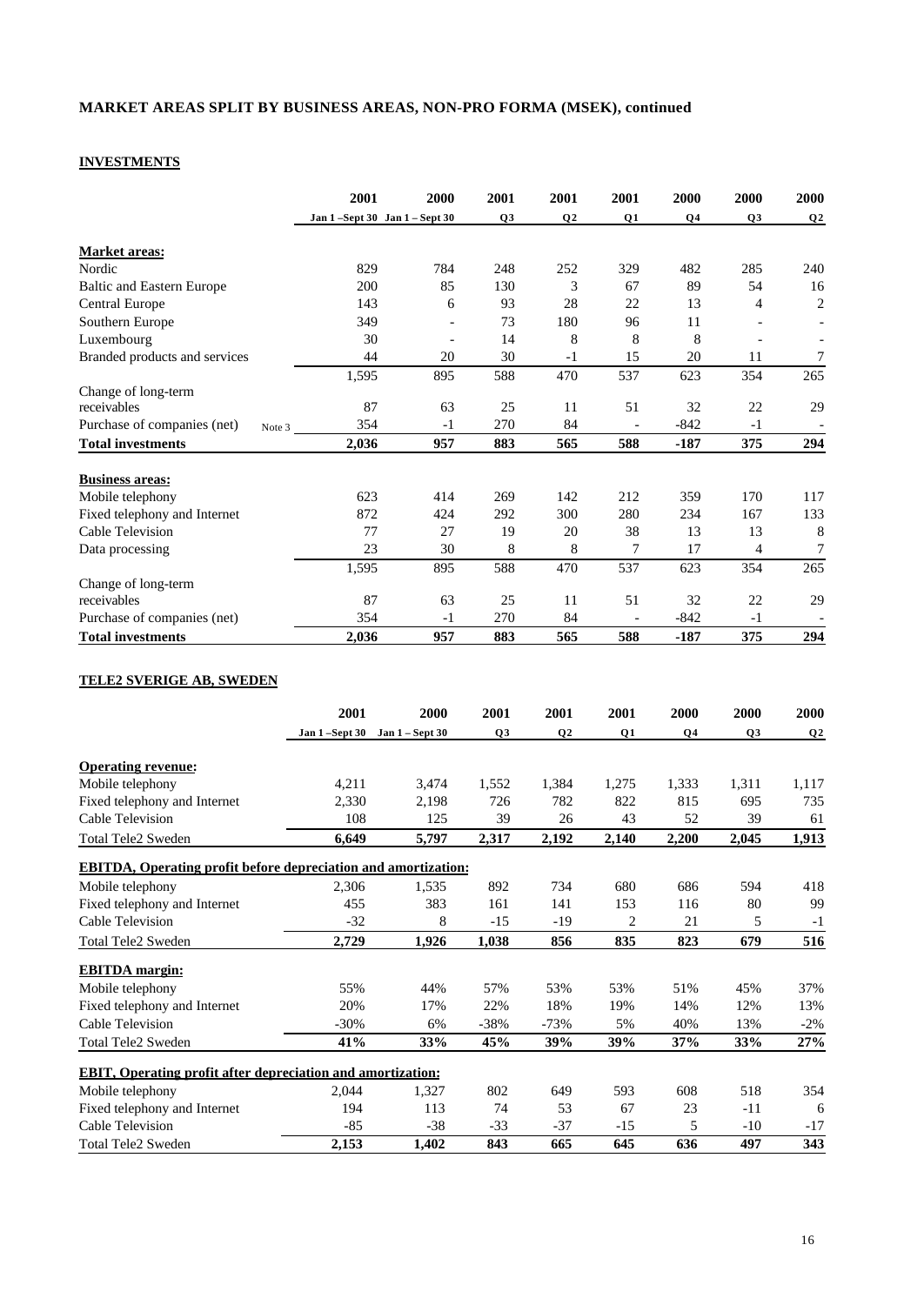# **FIVE YEAR SUMMARY**

|                                                   | 2001                            | 2000   | 2000      | 1999   | 1998   | 1997   |
|---------------------------------------------------|---------------------------------|--------|-----------|--------|--------|--------|
|                                                   | Jan 1 – Sept 30 Jan 1 – Sept 30 |        |           |        |        |        |
| <b>Income Statement and Balance Sheet (MSEK)</b>  |                                 |        |           |        |        |        |
| Operating revenue                                 | 18,163                          | 7,521  | 12,470    | 8,175  | 5,957  | 4,030  |
| Operating profit before depreciation              | 1,069                           | 2,197  | 1,841     | 2,062  | 1,192  | 1,026  |
| Operating profit after depreciation               | $-1,128$                        | 1,447  | 441       | 1,154  | 533    | 507    |
| Profit (loss) after financial items               | $-1,597$                        | 1,263  | 186       | 4,186  | 246    | 78     |
| Profit (loss) after taxes                         | $-2,184$                        | 845    | $-381$    | 3,769  | 73     | 130    |
| Shareholders' equity                              | 27,055                          | 7,597  | 26,651    | 6,756  | 3,022  | 2,903  |
| Shareholders' equity, after dilution              | 27,100                          | 7,672  | 26,696    | 6,756  | 3,022  | 2,940  |
| Total assets                                      | 46,259                          | 14,937 | 42,345    | 14,401 | 9,958  | 8,435  |
| Cash flow provided by operating activities        | $-203$                          | 1,502  | 883       | 1,753  | 971    | 441    |
| Liquidity                                         | 1,956                           | 1,253  | 1,304     | 1,123  | 821    | 1,499  |
| Net borrowing                                     | 9,486                           | 3,981  | 7,095     | 4,605  | 4,600  | 3,579  |
| Net borrowing, after dilution                     | 9,441                           | 3,906  | 7,095     | 4,605  | 4,600  | 3,542  |
| Investments including financial lease             | 2,054                           | 962    | 774       | 1,475  | 1,941  | 1,147  |
| <b>Key ratios</b>                                 |                                 |        |           |        |        |        |
| Solidity, %                                       | 59%                             | 51%    | 63%       | 47%    | 30%    | 34%    |
| Solidity, after dilution, %                       | 59%                             | 51%    | 63%       | 47%    | 30%    | 35%    |
| Debt/equity ratio                                 | 0.35                            | 0.52   | 0.27      | 0.68   | 1.52   | 1.23   |
| Result before depreciation margin, %              | 5.9%                            | 29.2%  | 14.8%     | 25.2%  | 20.0%  | 25.5%  |
| Result after depreciation margin, %               | $-6.2%$                         | 19.2%  | 3.5%      | 14.1%  | 8.9%   | 12.6%  |
| Return on shareholders' equity, %                 | $-8.1%$                         | 11.8%  | $-2.3%$   | 77.1%  | 2.5%   | 6.9%   |
| Return on shareholders' equity, after dilution, % | $-8.1%$                         | 11.7%  | $-2.3%$   | 77.1%  | 2.5%   | 6.4%   |
| Return on capital employed, %                     | $-3.1%$                         | 12.1%  | 1.9%      | 44.8%  | 7.1%   | 6.8%   |
| Average interest rate, %                          | 6.1%                            | 4.8%   | 4.8%      | 4.8%   | 6.6%   | 7.1%   |
| Average interest rate, after dilution, %          | 6.1%                            | 4.8%   | 4.8%      | 4.8%   | 6.6%   | 7.1%   |
| Value per share (SEK)                             |                                 |        |           |        |        |        |
| Profit (loss)                                     | $-15.08$                        | 8.14   | $-3.34$   | 36.29  | 0.71   | 1.32   |
| Profit (loss), after dilution                     | $-15.05$                        | 8.13   | $-3.34$   | 36.29  | 0.70   | 1.36   |
| Shareholders' equity                              | 186.84                          | 73.16  | 233.60    | 65.06  | 29.17  | 29.60  |
| Shareholders' equity, after dilution              | 186.87                          | 73.84  | 233.72    | 65.06  | 29.10  | 28.42  |
| Cash flow                                         | $-1.41$                         | 14.46  | 7.74      | 16.88  | 9.38   | 4.50   |
| Cash flow, after dilution                         | $-1.40$                         | 14.46  | 7.73      | 16.88  | 9.35   | 4.26   |
| Dividend                                          |                                 |        |           |        |        |        |
| Market value at closing day                       | 264.00                          | 494.00 | 392.00    | 598.00 | 330.00 | 170.50 |
| P/E-ratio                                         | $-13.13$                        | 45.52  | $-117.33$ | 16.48  | 467.07 | 128.82 |
| P/E-ratio, after dilution                         | $-13.15$                        | 45.55  | $-117.47$ | 16.48  | 468.21 | 125.61 |